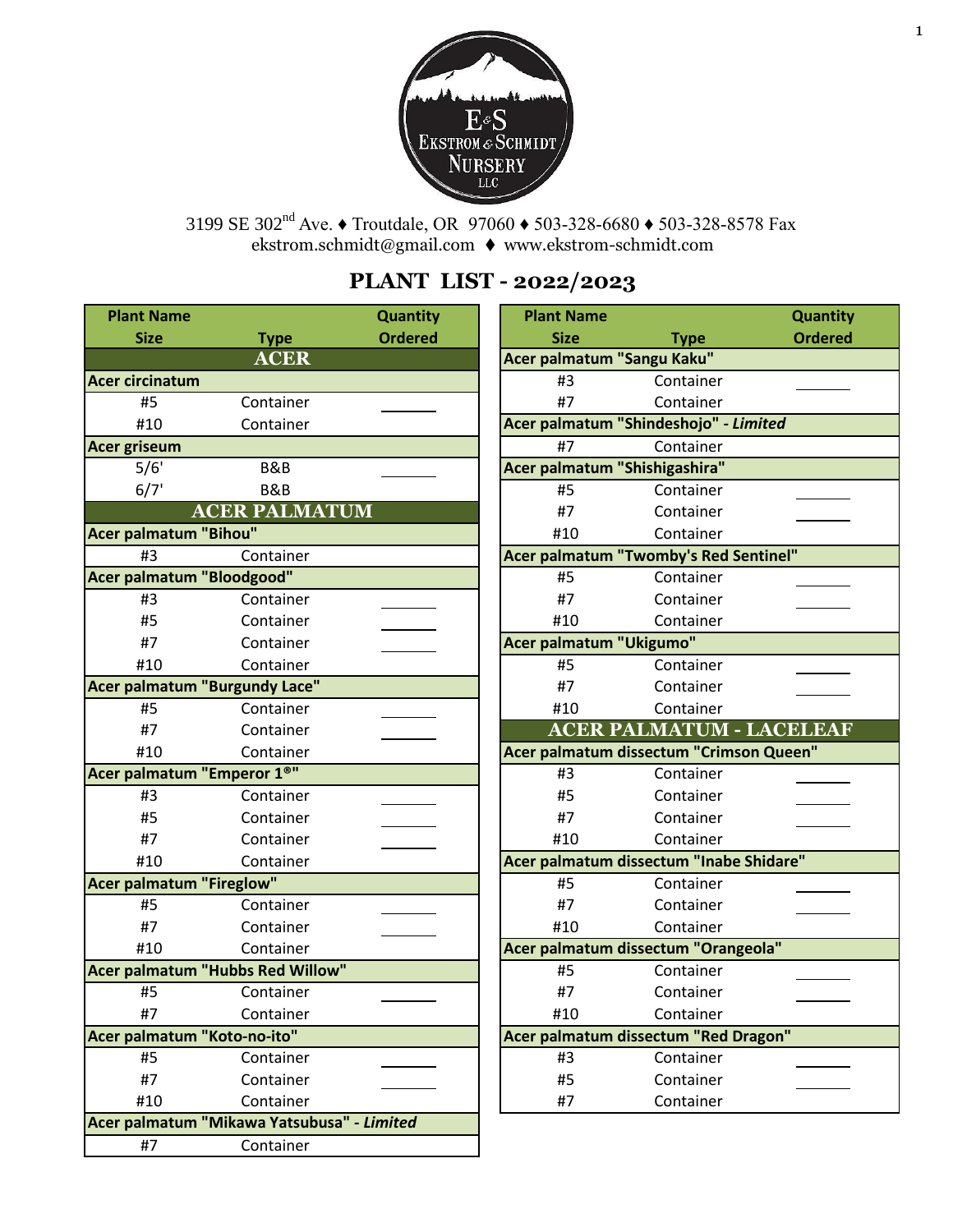| <b>Plant Name</b>                      |                                          | <b>Quantity</b> | <b>Plant Name</b>                      |                                                | Quantity       |
|----------------------------------------|------------------------------------------|-----------------|----------------------------------------|------------------------------------------------|----------------|
| <b>Size</b>                            | <b>Type</b>                              | <b>Ordered</b>  | <b>Size</b>                            | <b>Type</b>                                    | <b>Ordered</b> |
|                                        | Acer palmatum dissectum "Spring Delight" |                 | <b>Acer rubrum "Sun Valley"</b>        |                                                |                |
| #3                                     | Container                                |                 | 8/10'                                  | B&B                                            |                |
| #5                                     | Container                                |                 | 1.5"                                   | B&B                                            |                |
| #7                                     | Container                                |                 | 1.75"                                  | <b>B&amp;B</b>                                 |                |
| #10                                    | Container                                |                 | 2 <sup>11</sup>                        | <b>B&amp;B</b>                                 |                |
|                                        | Acer palmatum dissectum "Tamukeyama"     |                 | Acer x freemanii "Autumn Blaze®"       |                                                |                |
| #3                                     | Container                                |                 | 8/10'                                  | <b>B&amp;B</b>                                 |                |
| #5                                     | Container                                |                 | 1.5"                                   | <b>B&amp;B</b>                                 |                |
| #7                                     | Container                                |                 | 1.75"                                  | B&B                                            |                |
| #10                                    | Container                                |                 | 2"                                     | <b>B&amp;B</b>                                 |                |
|                                        | Acer palmatum dissectum "Viridis"        |                 | #10                                    | Container                                      |                |
| #3                                     | Container                                |                 | #15                                    | Container                                      |                |
| #5                                     | Container                                |                 | <b>Acer x freemanii "Celebration®"</b> |                                                |                |
| #7                                     | Container                                |                 | #15                                    | Container                                      |                |
| #10                                    | Container                                |                 |                                        | Acer saccharum "Green Mountain®"               |                |
|                                        | <b>NORWAY MAPLE</b>                      |                 | #10                                    | Container                                      |                |
| <b>Acer platanoides "Crimson King"</b> |                                          |                 | #15                                    | Container                                      |                |
| 8/10'                                  | <b>B&amp;B</b>                           |                 |                                        | <b>Acer shirasawanum "Autumn Moon"</b>         |                |
| #10                                    | Container                                |                 | #3                                     | Container                                      |                |
|                                        | Acer platanoides "Crimson Sentry"        |                 | #5                                     | Container                                      |                |
| 8/10'                                  | <b>B&amp;B</b>                           |                 | #7                                     | Container                                      |                |
| 1.5"                                   | <b>B&amp;B</b>                           |                 |                                        | <b>ALBIZIA</b>                                 |                |
| #10                                    | Container                                |                 | Albizia julibrissin "Silk Tree"        |                                                |                |
| #15                                    | Container                                |                 | 5/6'                                   | B&B                                            |                |
| Acer platanoides "Drummondi"           |                                          | <b>Limited</b>  | 6/8'                                   | B&B                                            |                |
| #15                                    | Container                                |                 | 8/10'                                  | <b>B&amp;B</b>                                 |                |
|                                        | <b>RED MAPLE</b>                         |                 |                                        | <b>AMELANCHIER</b>                             |                |
| <b>Acer rubrum "Armstrong"</b>         |                                          |                 |                                        | Amelanchier x grand. "Autumn Brilliance®" Bush |                |
| #15                                    | Container                                |                 | #10                                    | Container                                      |                |
| Acer rubrum "Brandywine"               |                                          |                 | Amelanchier x grandiflora "Robin       |                                                | <b>Limited</b> |
| 8/10'                                  | B&B                                      |                 | #10                                    | Container                                      |                |
| 1.5"                                   | <b>B&amp;B</b>                           |                 |                                        | <b>BERBERIS</b>                                |                |
| 1.75"                                  | <b>B&amp;B</b>                           |                 |                                        | Berberis thunbergii Sunjoy Neo® PW             |                |
| #10                                    | Container                                |                 | #2                                     | Container                                      |                |
| #15                                    | Container                                |                 |                                        | <b>BETULA</b>                                  |                |
| <b>Acer rubrum "October Glory"</b>     |                                          |                 | <b>Betula "Jacquemonti"</b>            |                                                |                |
| 8/10'                                  | B&B                                      |                 | 8/10'                                  | <b>B&amp;B</b>                                 |                |
| 1.5"                                   | <b>B&amp;B</b>                           |                 | 1.5"                                   | B&B                                            |                |
| 1.75"                                  | <b>B&amp;B</b>                           |                 | 1.75"                                  | <b>B&amp;B</b>                                 |                |
| #15                                    | Container                                |                 | 2"                                     | <b>B&amp;B</b>                                 |                |
| Acer rubrum "Red Sunset®"              |                                          |                 | #15                                    | Container                                      |                |
| 8/10'                                  | B&B                                      |                 | Betula pendula "Youngi", Twisted       |                                                |                |
| 1.5"                                   | <b>B&amp;B</b>                           |                 | 5/6'                                   | <b>B&amp;B</b>                                 |                |
| 1.75"                                  | B&B                                      |                 | 6/8'                                   | <b>B&amp;B</b>                                 |                |
| #15                                    | Container                                |                 | 8/10'                                  | B&B                                            |                |

| <b>it Name</b> |                                    | <b>Quantity</b> | <b>Plant Name</b>                              |                    | <b>Quantity</b> |
|----------------|------------------------------------|-----------------|------------------------------------------------|--------------------|-----------------|
| <b>Size</b>    | <b>Type</b>                        | <b>Ordered</b>  | <b>Size</b>                                    | <b>Type</b>        | <b>Ordered</b>  |
|                | almatum dissectum "Spring Delight" |                 | <b>Acer rubrum "Sun Valley"</b>                |                    |                 |
| #3             | Container                          |                 | 8/10'                                          | B&B                |                 |
| #5             | Container                          |                 | 1.5"                                           | <b>B&amp;B</b>     |                 |
| #7             | Container                          |                 | 1.75"                                          | <b>B&amp;B</b>     |                 |
| #10            | Container                          |                 | 2"                                             | <b>B&amp;B</b>     |                 |
|                | almatum dissectum "Tamukeyama"     |                 | Acer x freemanii "Autumn Blaze®"               |                    |                 |
| #3             | Container                          |                 | 8/10'                                          | B&B                |                 |
| #5             | Container                          |                 | 1.5"                                           | B&B                |                 |
| #7             | Container                          |                 | 1.75"                                          | B&B                |                 |
| #10            | Container                          |                 | 2"                                             | <b>B&amp;B</b>     |                 |
|                | almatum dissectum "Viridis"        |                 | #10                                            | Container          |                 |
| #3             | Container                          |                 | #15                                            | Container          |                 |
| #5             | Container                          |                 | <b>Acer x freemanii "Celebration®"</b>         |                    |                 |
| #7             | Container                          |                 | #15                                            | Container          |                 |
| #10            | Container                          |                 | Acer saccharum "Green Mountain®"               |                    |                 |
|                | <b>NORWAY MAPLE</b>                |                 | #10                                            | Container          |                 |
|                | latanoides "Crimson King"          |                 | #15                                            | Container          |                 |
| 3/10'          | B&B                                |                 | Acer shirasawanum "Autumn Moon"                |                    |                 |
| #10            | Container                          |                 | #3                                             | Container          |                 |
|                | <b>latanoides "Crimson Sentry"</b> |                 | #5                                             | Container          |                 |
| 3/10'<br>1.5"  | B&B<br><b>B&amp;B</b>              |                 | #7                                             | Container          |                 |
| #10            | Container                          |                 | Albizia julibrissin "Silk Tree"                | <b>ALBIZIA</b>     |                 |
| #15            | Container                          |                 | $\overline{5/6}$                               | B&B                |                 |
|                | latanoides "Drummondi"             | <b>Limited</b>  | 6/8'                                           | B&B                |                 |
| #15            | Container                          |                 | 8/10'                                          | B&B                |                 |
|                | <b>RED MAPLE</b>                   |                 |                                                | <b>AMELANCHIER</b> |                 |
|                | <b>Ibrum "Armstrong"</b>           |                 | Amelanchier x grand. "Autumn Brilliance®" Bush |                    |                 |
| #15            | Container                          |                 | #10                                            | Container          |                 |
|                | <b>Ibrum "Brandywine"</b>          |                 | Amelanchier x grandiflora "Robin               |                    | <b>Limited</b>  |
| 3/10'          | B&B                                |                 | #10                                            | Container          |                 |
| 1.5"           | <b>B&amp;B</b>                     |                 |                                                | <b>BERBERIS</b>    |                 |
| 1.75"          | <b>B&amp;B</b>                     |                 | Berberis thunbergii Sunjoy Neo® PW             |                    |                 |
| #10            | Container                          |                 | #2                                             | Container          |                 |
| #15            | Container                          |                 |                                                | <b>BETULA</b>      |                 |
|                | <b>Ibrum "October Glory"</b>       |                 | <b>Betula "Jacquemonti"</b>                    |                    |                 |
| 3/10'          | B&B                                |                 | 8/10'                                          | B&B                |                 |
| 1.5"           | <b>B&amp;B</b>                     |                 | 1.5"                                           | <b>B&amp;B</b>     |                 |
| 1.75"          | <b>B&amp;B</b>                     |                 | 1.75"                                          | B&B                |                 |
| #15            | Container                          |                 | 2"                                             | B&B                |                 |
|                | ubrum "Red Sunset®"                |                 | #15                                            | Container          |                 |
| 3/10'          | B&B                                |                 | Betula pendula "Youngi", Twisted               |                    |                 |
| 1.5"           | B&B                                |                 | 5/6'                                           | B&B                |                 |
| 1.75"          | <b>B&amp;B</b>                     |                 | 6/8'                                           | <b>B&amp;B</b>     |                 |
| #15            | Container                          |                 | 8/10'                                          | B&B                |                 |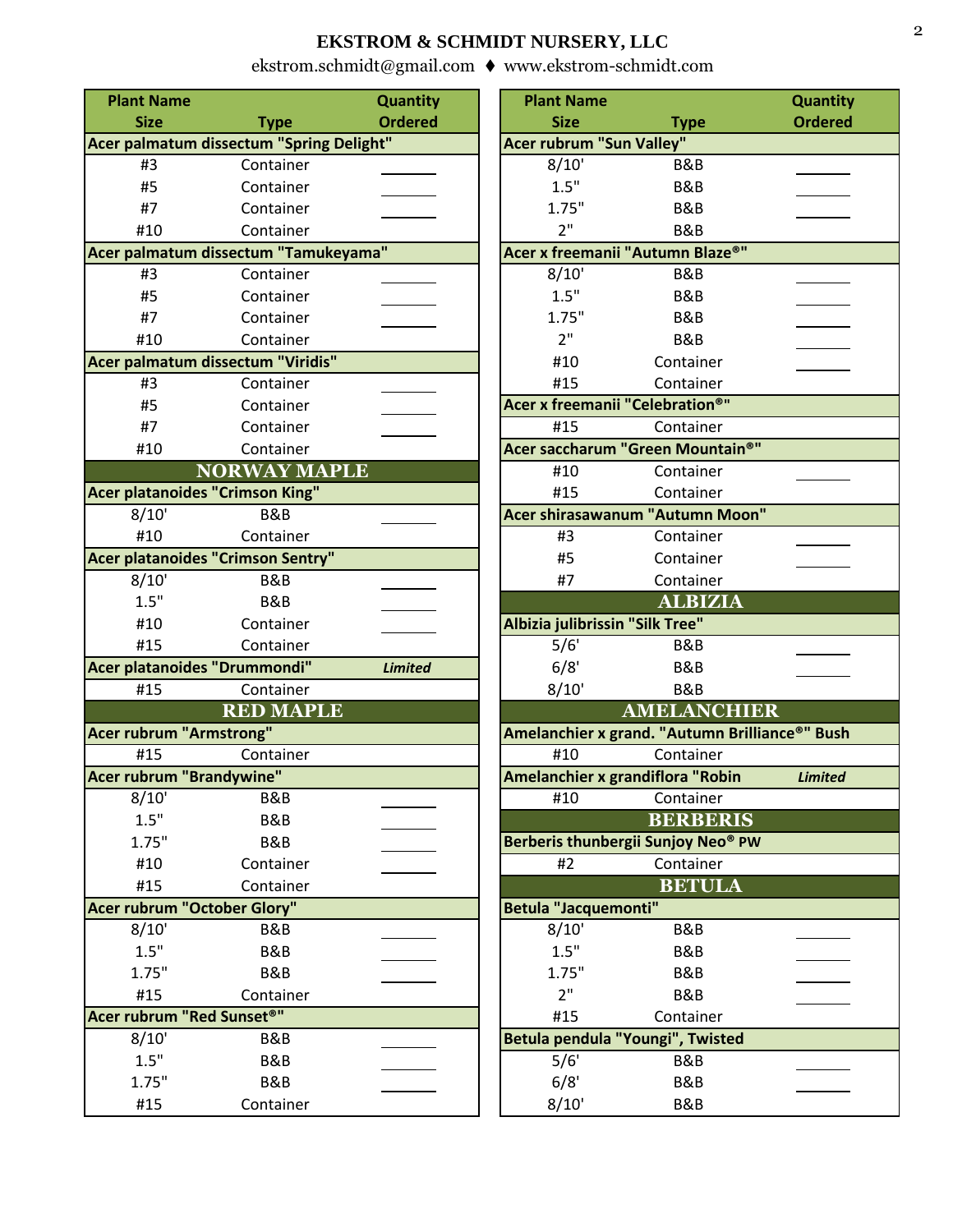[503-328-6680](mailto:ekstrom.schmidt@gmail.com) ♦ [503-328-8578 Fax](http://www.ekstrom-schmidt.com/)

| <b>Plant Name</b>                         |                       | <b>Quantity</b> | <b>Plant Name</b>                        |                                                                      | Quantity       |
|-------------------------------------------|-----------------------|-----------------|------------------------------------------|----------------------------------------------------------------------|----------------|
| <b>Size</b>                               | <b>Type</b>           | <b>Ordered</b>  | <b>Size</b>                              | <b>Type</b>                                                          | <b>Ordered</b> |
|                                           | <b>BUXUS</b>          |                 |                                          | <b>CERCIS</b>                                                        |                |
| <b>Buxus x "Glencoe"</b>                  |                       |                 | <b>Cercis canadensis</b>                 |                                                                      |                |
| 15/18"                                    | <b>B&amp;B</b>        |                 | #15                                      | Container                                                            |                |
| <b>Buxus x "Green Mountain"</b>           |                       |                 | <b>Cercis canadensis "Ace of Hearts"</b> |                                                                      |                |
| 18/24"                                    | B&B                   |                 | #7                                       | Container                                                            |                |
| 24/30"                                    | <b>B&amp;B</b>        |                 | <b>Cercis canadensis "Alba"</b>          |                                                                      |                |
| <b>Buxus x "Green Velvet"</b>             |                       |                 | #10                                      | Container                                                            |                |
| 15/18"                                    | B&B                   |                 |                                          | <b>Cercis canadensis "Appalachian Red"</b>                           |                |
| 18/24"                                    | <b>B&amp;B</b>        |                 | #10                                      | Container                                                            |                |
| <b>Buxus microphylla "Julia Jane"</b>     |                       |                 | <b>Cercis chinensis "Avondale"</b>       |                                                                      |                |
| $18/24$ "                                 | <b>B&amp;B</b>        |                 | #7                                       |                                                                      |                |
|                                           |                       |                 |                                          | Container<br>Cercis canadensis "Black Pearl™" PP28,627               |                |
| <b>Buxus microphylla "Winter Gem"</b>     |                       |                 |                                          |                                                                      |                |
| 15/18"                                    | B&B                   |                 | #7 - Limited                             | Container<br>Cercis canadensis "Flame Thrower <sup>®</sup> " PP31260 |                |
| 18/24"                                    | <b>B&amp;B</b>        |                 |                                          |                                                                      |                |
| 24/30"                                    | B&B                   |                 | #7                                       | Container                                                            |                |
| <b>Buxus sempervirens "Dee Runk"</b>      |                       |                 | #10                                      | Container                                                            |                |
| 24/30"                                    | <b>B&amp;B</b>        |                 | <b>Cercis canadensis "Forest Pansy"</b>  |                                                                      |                |
| 30/36"                                    | B&B                   |                 | 6/8'                                     | B&B                                                                  |                |
| <b>Buxus sempervirens "Graham Blandy"</b> |                       |                 | 8/10'                                    | B&B                                                                  |                |
| 24/30"                                    | <b>B&amp;B</b>        |                 | #10                                      | Container                                                            |                |
| 30/36"                                    | <b>B&amp;B</b>        |                 | #15                                      | Container                                                            |                |
|                                           | <b>CEDRUS</b>         |                 |                                          | Cercis canadensis "Golden Falls® PP31,658                            |                |
| <b>Cedrus atlantica "Glauca"</b>          |                       |                 | #7                                       | Container                                                            |                |
| 4/5'                                      | B&B                   |                 |                                          | <b>Cercis canadensis "Hearts of Gold" PP17740</b>                    |                |
| 5/6'                                      | B&B                   |                 | #10                                      | Container                                                            |                |
| 6/7'                                      | B&B                   |                 |                                          | Cercis canadensis "Merlot" PP22297                                   |                |
| Cedrus atlantica "Glauca Pendula"         |                       |                 | #7                                       | Container                                                            |                |
| 3/4'                                      | B&B                   |                 | #10                                      | Container                                                            |                |
| 4/5'                                      | B&B                   |                 | #15                                      | Container                                                            |                |
| Cedrus atlantica "Glauca Fastigiata"      |                       |                 |                                          | Cercis canadensis Midnight Express™ PW PP34,213                      |                |
| 3/4'                                      | B&B                   |                 | #10-Limited                              | Container                                                            |                |
| 4/5'                                      | <b>B&amp;B</b>        |                 |                                          | Cercis canadensis "Pink Heartbreaker" PP23043                        |                |
| Cedrus atlantica "Horstmann"              |                       |                 | #10                                      | Container                                                            |                |
| 30/36"                                    | <b>B&amp;B</b>        |                 |                                          | Cercis canadensis "The Rising Sun" PP21,451                          |                |
| 3/4'                                      | <b>B&amp;B</b>        |                 | #7                                       | Container                                                            |                |
| Cedrus deodara "Electra Blue"             |                       |                 | #10                                      | Container                                                            |                |
| 4/5'                                      | B&B                   |                 |                                          | Cercis canadensis "Ruby Falls" PP22097                               |                |
| 5/6'                                      | <b>B&amp;B</b>        |                 | #7                                       | Container                                                            |                |
| Cedrus libani "Glauca Pendula"            |                       |                 | #10                                      | Container                                                            |                |
| 5/6'                                      | <b>B&amp;B</b>        |                 |                                          | <b>Cercis canadensis "Tennessee Pink"</b>                            |                |
| 6/7'                                      | <b>B&amp;B</b>        |                 | #10                                      | Container                                                            |                |
|                                           | <b>CERCIDIPHYLLUM</b> |                 |                                          | Cercis canadensis "Vanilla Twist" PP22,744                           |                |
| Cercidiphyllum japonicum                  |                       |                 | #15                                      | Container                                                            |                |
| #10                                       | Container             |                 | Cercis var. texensis "Oklahoma"          |                                                                      |                |
| Cercidiphyllum japonicum "Pendula         |                       | <b>Limited</b>  | #7                                       | Container                                                            |                |
| 5/6'                                      | B&B                   |                 | #10                                      | Container                                                            |                |
| 6/8'                                      | B&B                   |                 |                                          |                                                                      |                |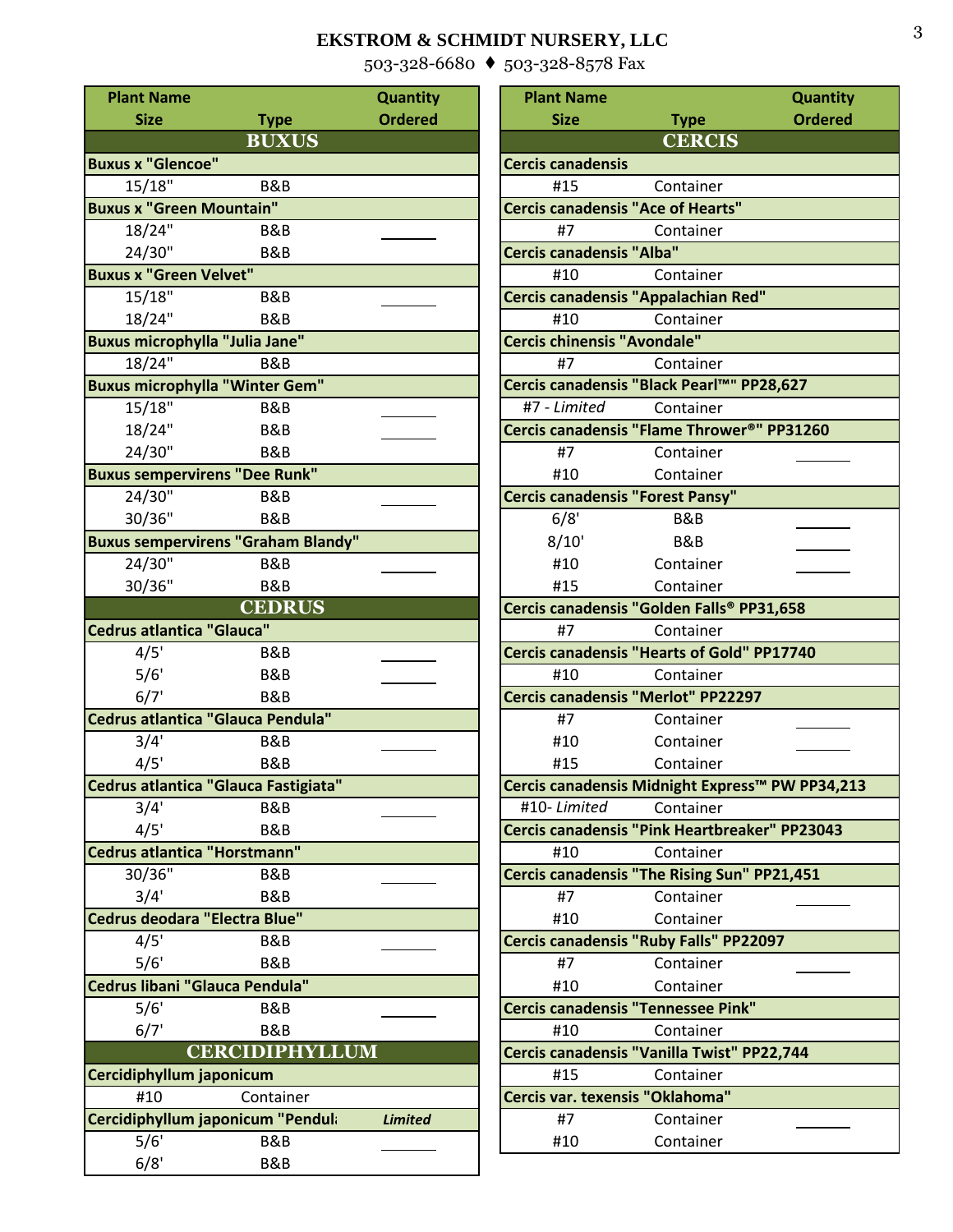| <b>Plant Name</b>        |                                                   | <b>Quantity</b> | <b>Plant Name</b>               |                                                 | Quantity       |
|--------------------------|---------------------------------------------------|-----------------|---------------------------------|-------------------------------------------------|----------------|
| <b>Size</b>              | <b>Type</b>                                       | <b>Ordered</b>  | <b>Size</b>                     | <b>Type</b>                                     | <b>Ordered</b> |
|                          | <b>CHAMAECYPARIS</b>                              |                 |                                 | <b>Cornus x "Eddie's White Wonder"</b>          |                |
|                          | Chamaecyparis nootkatensis "Glauca Pendula"       |                 | 4/5'                            | <b>B&amp;B</b>                                  |                |
| 5/6'                     | B&B                                               |                 | 5/6'                            | B&B                                             |                |
|                          | Chamaecyparis nootkatensis "Green Arrow"          |                 | #7                              | Container                                       |                |
| 4/5'                     | B&B                                               |                 | #10                             | Container                                       |                |
| 5/6'                     | <b>B&amp;B</b>                                    |                 | <b>Cornus kousa Chinensis</b>   |                                                 |                |
|                          | <b>Chamaecyparis obtusa "Gracilis"</b>            |                 | 4/5'                            | B&B                                             |                |
| 3/4'                     | <b>B&amp;B</b>                                    |                 | 5/6'                            | <b>B&amp;B</b>                                  |                |
|                          | <b>CHIONANTHUS</b>                                |                 |                                 | Cornus kousa "Blue Ray™" PP28,936               |                |
|                          | Chionanthus virginicus - Bush Form                |                 | #7                              | Container                                       |                |
| 3/4'                     | <b>B&amp;B</b>                                    |                 | #10                             | Container                                       |                |
| 4/5'                     | <b>B&amp;B</b>                                    |                 |                                 | <b>Cornus kousa "Celestial Shadow"</b>          |                |
|                          | <b>CORNUS</b>                                     |                 | 4/5'                            | B&B                                             |                |
| Cornus florida "Rubra"   |                                                   |                 | 5/6'                            | B&B                                             |                |
| 3/4'                     | B&B                                               |                 | #7                              | Container                                       |                |
| 4/5'                     | B&B                                               |                 | #10                             | Container                                       |                |
| 5/6'                     | <b>B&amp;B</b>                                    |                 | Cornus kousa "Heart Throb®"     |                                                 |                |
| #5                       | Container                                         |                 | #5                              | Container                                       |                |
| #7                       | Container                                         |                 | #7                              | Container                                       |                |
|                          | Cornus florida "Cherokee Brave™" PP10166          |                 |                                 | Cornus kousa x florida "Hyperion®" PP22,219     |                |
| 3/4'                     | B&B                                               |                 | 4/5'                            | B&B                                             |                |
| 4/5'                     | B&B                                               |                 | 5/6'                            | B&B                                             |                |
| 5/6'                     | <b>B&amp;B</b>                                    |                 | 6/7'                            | <b>B&amp;B</b>                                  |                |
| #7                       | Container                                         |                 | #7                              | Container                                       |                |
| #10                      | Container                                         |                 | #10                             | Container                                       |                |
|                          | Cornus florida "Cherokee Chief"                   |                 | <b>Cornus kousa "Milky Way"</b> |                                                 |                |
| 3/4'                     | B&B                                               |                 | 4/5'                            | B&B                                             |                |
| 4/5'                     | <b>B&amp;B</b>                                    |                 | #7                              | Container                                       |                |
|                          | Cornus florida "Cherokee Princess"                |                 | #10                             | Container                                       |                |
| 3/4'                     | B&B                                               |                 |                                 | Cornus kousa "Rutpink - Scarlet Fire®" PP28,311 |                |
| 4/5'                     | <b>B&amp;B</b>                                    |                 | 4/5'                            | B&B                                             |                |
| 5/6'                     | <b>B&amp;B</b>                                    |                 | 5/6'                            | <b>B&amp;B</b>                                  |                |
| #5                       | Container                                         |                 | #7                              | Container                                       |                |
| #7                       | Container                                         |                 | #10                             | Container                                       |                |
| Cornus florida "Cloud 9" |                                                   |                 |                                 | Cornus kousa "Samzam - Samaritan®"              |                |
| 4/5'                     | B&B                                               |                 | 3/4'                            | <b>B&amp;B</b>                                  |                |
| 5/6'                     | B&B                                               |                 | 4/5'                            | B&B                                             |                |
|                          | Cornus florida "Jean's Appalachian Snow" PP13,099 |                 | #7                              | Container                                       |                |
| 3/4'                     | <b>B&amp;B</b>                                    |                 | <b>Cornus kousa "Satomi"</b>    |                                                 |                |
| 4/5'                     | <b>B&amp;B</b>                                    |                 | 4/5'                            | B&B                                             |                |
|                          | Cornus florida "Kay's Appalachian Mist" PP13,098  |                 | #5                              | Container                                       |                |
| 3/4'                     | B&B                                               |                 | #7                              | Container                                       |                |
| 4/5'                     | <b>B&amp;B</b>                                    |                 |                                 | Cornus kousa x nuttallii "Starlight®" PP16,293  |                |
|                          | Cornus florida "Ragin' Red™" PP29,424             |                 | 4/5'                            | B&B                                             |                |
| 3/4'                     | <b>B&amp;B</b>                                    |                 | 5/6'                            | B&B                                             |                |
| 4/5'                     | <b>B&amp;B</b>                                    |                 | #7                              | Container                                       |                |
| #7                       | Container                                         |                 | #10                             | Container                                       |                |

| <b>It Name</b> |                                            | <b>Quantity</b> | <b>Plant Name</b>                               |                | <b>Quantity</b> |
|----------------|--------------------------------------------|-----------------|-------------------------------------------------|----------------|-----------------|
| <b>Size</b>    | <b>Type</b>                                | <b>Ordered</b>  | <b>Size</b>                                     | <b>Type</b>    | <b>Ordered</b>  |
|                | <b>CHAMAECYPARIS</b>                       |                 | <b>Cornus x "Eddie's White Wonder"</b>          |                |                 |
|                | ecyparis nootkatensis "Glauca Pendula"     |                 | 4/5'                                            | B&B            |                 |
| 5/6'           | B&B                                        |                 | 5/6'                                            | <b>B&amp;B</b> |                 |
|                | ecyparis nootkatensis "Green Arrow"        |                 | #7                                              | Container      |                 |
| $\sqrt{4/5}$   | <b>B&amp;B</b>                             |                 | #10                                             | Container      |                 |
| 5/6'           | B&B                                        |                 | <b>Cornus kousa Chinensis</b>                   |                |                 |
|                | ecyparis obtusa "Gracilis"                 |                 | 4/5'                                            | B&B            |                 |
| 3/4'           | B&B                                        |                 | 5/6'                                            | B&B            |                 |
|                | <b>CHIONANTHUS</b>                         |                 | Cornus kousa "Blue Ray™" PP28,936               |                |                 |
|                | nthus virginicus - Bush Form               |                 | #7                                              | Container      |                 |
| 3/4'           | <b>B&amp;B</b>                             |                 | #10                                             | Container      |                 |
| 4/5'           | <b>B&amp;B</b>                             |                 | <b>Cornus kousa "Celestial Shadow"</b>          |                |                 |
|                | <b>CORNUS</b>                              |                 | 4/5'                                            | B&B            |                 |
|                | florida "Rubra"                            |                 | 5/6'                                            | B&B            |                 |
| 3/4'           | B&B                                        |                 | #7                                              | Container      |                 |
| 4/5'           | <b>B&amp;B</b>                             |                 | #10                                             | Container      |                 |
| 5/6'           | B&B                                        |                 | Cornus kousa "Heart Throb®"                     |                |                 |
| #5             | Container                                  |                 | #5                                              | Container      |                 |
| #7             | Container                                  |                 | #7                                              | Container      |                 |
|                | <b>florida "Cherokee Brave™" PP10166</b>   |                 | Cornus kousa x florida "Hyperion®" PP22,219     |                |                 |
| $\frac{3}{4}$  | B&B                                        |                 | 4/5'                                            | B&B            |                 |
| 4/5'           | <b>B&amp;B</b>                             |                 | 5/6'                                            | B&B            |                 |
| 5/6'           | <b>B&amp;B</b>                             |                 | 6/7'                                            | B&B            |                 |
| #7             | Container                                  |                 | #7                                              | Container      |                 |
| #10            | Container                                  |                 | #10                                             | Container      |                 |
|                | florida "Cherokee Chief"                   |                 | <b>Cornus kousa "Milky Way"</b>                 |                |                 |
| 3/4'           | <b>B&amp;B</b>                             |                 | 4/5'                                            | <b>B&amp;B</b> |                 |
| 4/5'           | <b>B&amp;B</b>                             |                 | #7                                              | Container      |                 |
|                | florida "Cherokee Princess"                |                 | #10                                             | Container      |                 |
| 3/4'           | B&B                                        |                 | Cornus kousa "Rutpink - Scarlet Fire®" PP28,311 |                |                 |
| 4/5'           | <b>B&amp;B</b>                             |                 | 4/5'                                            | B&B            |                 |
| 5/6'           | B&B                                        |                 | 5/6'                                            | B&B            |                 |
| #5             | Container                                  |                 | #7                                              | Container      |                 |
| #7             | Container                                  |                 | #10                                             | Container      |                 |
|                | florida "Cloud 9"                          |                 | Cornus kousa "Samzam - Samaritan®"              |                |                 |
| 4/5'           | B&B                                        |                 | 3/4'                                            | B&B            |                 |
| 5/6'           | <b>B&amp;B</b>                             |                 | 4/5'                                            | B&B            |                 |
|                | florida "Jean's Appalachian Snow" PP13,099 |                 | #7                                              | Container      |                 |
| 3/4'           | <b>B&amp;B</b>                             |                 | <b>Cornus kousa "Satomi"</b>                    |                |                 |
| 4/5'           | <b>B&amp;B</b>                             |                 | 4/5'                                            | B&B            |                 |
|                | florida "Kay's Appalachian Mist" PP13,098  |                 | #5                                              | Container      |                 |
| 3/4'           | <b>B&amp;B</b>                             |                 | #7                                              | Container      |                 |
| 4/5'           | <b>B&amp;B</b>                             |                 | Cornus kousa x nuttallii "Starlight®" PP16,293  |                |                 |
|                | florida "Ragin' Red™" PP29,424             |                 | 4/5'                                            | B&B            |                 |
| 3/4'           | B&B                                        |                 | 5/6'                                            | B&B            |                 |
| 4/5'           | <b>B&amp;B</b>                             |                 | #7                                              | Container      |                 |
| #7             | Container                                  |                 | #10                                             | Container      |                 |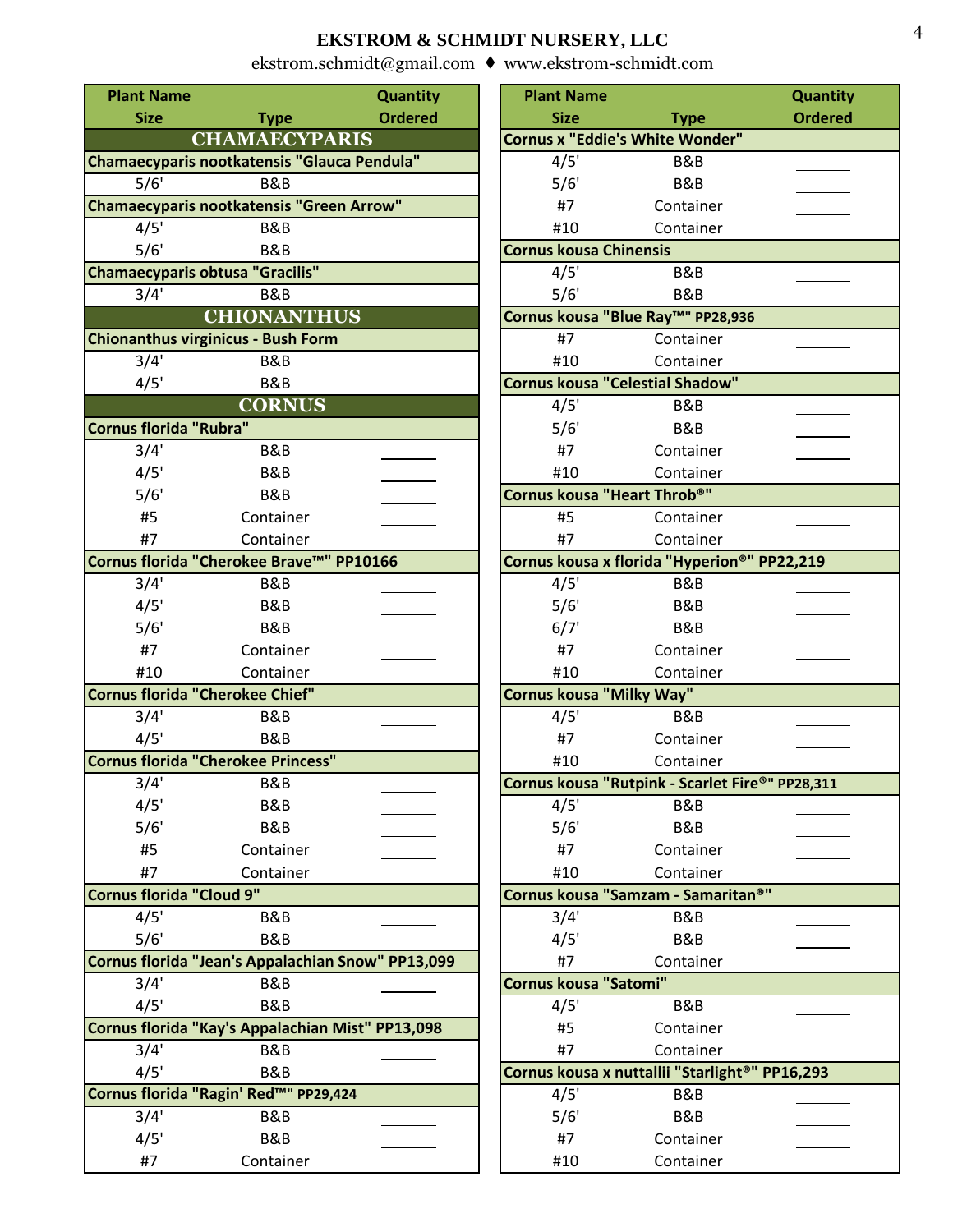[503-328-6680](mailto:ekstrom.schmidt@gmail.com) ♦ [503-328-8578 Fax](http://www.ekstrom-schmidt.com/)

| <b>Plant Name</b>                                 |                        | Quantity       | <b>Plant Name</b>                        |                                      | Quantity       |
|---------------------------------------------------|------------------------|----------------|------------------------------------------|--------------------------------------|----------------|
| <b>Size</b>                                       | <b>Type</b>            | <b>Ordered</b> | <b>Size</b>                              | <b>Type</b>                          | <b>Ordered</b> |
| Cornus kousa "Summer Fun" PP22,765                |                        |                |                                          | <b>EUONYMUS</b>                      |                |
| 4/5'                                              | B&B                    |                | Euonymus alata "Compacta"                |                                      |                |
| 5/6'                                              | <b>B&amp;B</b>         |                | 12/15"                                   | B&B                                  |                |
| #7                                                | Container              |                | 15/18"                                   | B&B                                  |                |
| Cornus kousa x nuttallii "Venus®" PP16,309        |                        |                |                                          | <b>FAGUS</b>                         |                |
| 4/5'                                              | B&B                    |                | <b>Fagus sylvatica</b>                   |                                      |                |
| 5/6'                                              | <b>B&amp;B</b>         |                | #7                                       | Container                            |                |
| 6/7'                                              | B&B                    |                | #10                                      | Container                            |                |
| #10                                               | Container              |                | <b>Fagus sylvatica "Copper"</b>          |                                      |                |
| <b>Cornus kousa "Wolf Eyes"</b>                   |                        |                | 5/6'                                     | B&B                                  |                |
| 30/36"                                            | B&B                    |                | 6/8'                                     | <b>B&amp;B</b>                       |                |
| 3/4'                                              | <b>B&amp;B</b>         |                | #7                                       | Container                            |                |
| #7                                                | Container              |                | #10                                      | Container                            |                |
| Cornus mas "Golden Glory"                         |                        |                | Fagus sylvatica "Dawycki Purple"         |                                      |                |
| 4/5'                                              | B&B                    |                | #7                                       | Container                            |                |
| 5/6'                                              | B&B                    |                | #10                                      | Container                            |                |
| <b>Cornus mas "Tricolor"</b>                      |                        |                | <b>Fagus sylvatica "Purple Fountain"</b> |                                      |                |
| 4/5'                                              | B&B                    |                | #7                                       | Container                            |                |
| Cornus mas "Variegata"                            |                        |                | #10                                      | Container                            |                |
| 4/5'                                              | <b>B&amp;B</b>         |                | <b>Fagus sylvatica "Red Obelisk"</b>     |                                      |                |
| 5/6'<br>Cornus x rutban "Aurora®"                 | <b>B&amp;B</b>         |                | #7<br>#10                                | Container<br>Container               |                |
| 3/4'                                              | B&B                    |                | Fagus sylvatica "Riversii"               |                                      |                |
| 4/5'                                              | <b>B&amp;B</b>         |                | #7                                       | Container                            |                |
| #7                                                | Container              |                | #10                                      | Container                            |                |
| #10                                               | Container              |                | <b>Fagus sylvatica "Tricolor"</b>        |                                      |                |
| Cornus x rutgan "Stellar Pink <sup>®"</sup>       |                        |                | 5/6'                                     | B&B                                  |                |
| 4/5'                                              | <b>B&amp;B</b>         |                | 6/8'                                     | B&B                                  |                |
| 5/6'                                              | <b>B&amp;B</b>         |                |                                          | <b>GINKGO</b>                        |                |
| #7                                                | Container              |                | Ginkgo biloba "Autumn Gold"              |                                      |                |
|                                                   | <b>COTINUS</b>         |                | 4/5'                                     | B&B                                  |                |
| Cotinus coggygria "Royal Purple" - Bush Form      |                        |                | 5/6'                                     | B&B                                  |                |
| 30/36"                                            | B&B                    |                | #7                                       | Container                            |                |
| 3/4'                                              | <b>B&amp;B</b>         |                | #10                                      | Container                            |                |
| 4/5'                                              | B&B                    |                |                                          | Ginkgo biloba "Menhir" PP24,226 - PW |                |
| Cotinus cog. "Golden Spirit" - Bush Form PP13,082 |                        |                | 4/5'                                     | B&B                                  |                |
| #5                                                | Container              |                | 5/6'                                     | B&B                                  |                |
|                                                   | <b>CUPRESSOCYPARIS</b> |                | #7                                       | Container                            |                |
| Cupressocyparis leylandii "Gold Rider"            |                        |                | Ginkgo biloba "Saratoga"                 |                                      |                |
| 3/4'                                              | <b>B&amp;B</b>         |                | 5/6'                                     | B&B                                  |                |
| 4/5'                                              | <b>B&amp;B</b>         |                | #7                                       | Container                            |                |
|                                                   | <b>CUPRESSUS</b>       |                | #10                                      | Container                            |                |
| Cupressus glabra "Blue Ice"                       |                        |                |                                          | <b>GLEDITSIA</b>                     |                |
| #3                                                | Container              |                |                                          | Gleditsia triacanthos "Green Locust" |                |
|                                                   |                        |                |                                          |                                      |                |

| <b>it Name</b>  |                                             | <b>Quantity</b> | <b>Plant Name</b>                           |                  | <b>Quantity</b> |
|-----------------|---------------------------------------------|-----------------|---------------------------------------------|------------------|-----------------|
| <b>Size</b>     | <b>Type</b>                                 | <b>Ordered</b>  | <b>Size</b>                                 | <b>Type</b>      | <b>Ordered</b>  |
|                 | kousa "Summer Fun" PP22,765                 |                 |                                             | <b>EUONYMUS</b>  |                 |
| 4/5'            | B&B                                         |                 | Euonymus alata "Compacta"                   |                  |                 |
| 5/6'            | B&B                                         |                 | 12/15"                                      | <b>B&amp;B</b>   |                 |
| #7              | Container                                   |                 | 15/18"                                      | <b>B&amp;B</b>   |                 |
|                 | kousa x nuttallii "Venus®" PP16,309         |                 |                                             | <b>FAGUS</b>     |                 |
| 4/5'            | <b>B&amp;B</b>                              |                 | <b>Fagus sylvatica</b>                      |                  |                 |
| 5/6'            | B&B                                         |                 | #7                                          | Container        |                 |
| 6/7'            | <b>B&amp;B</b>                              |                 | #10                                         | Container        |                 |
| #10             | Container                                   |                 | <b>Fagus sylvatica "Copper"</b>             |                  |                 |
|                 | kousa "Wolf Eyes"                           |                 | 5/6'                                        | B&B              |                 |
| $0/36$ "        | B&B                                         |                 | 6/8'                                        | <b>B&amp;B</b>   |                 |
| 3/4'            | <b>B&amp;B</b>                              |                 | #7                                          | Container        |                 |
| #7              | Container                                   |                 | #10                                         | Container        |                 |
|                 | mas "Golden Glory"                          |                 | <b>Fagus sylvatica "Dawycki Purple"</b>     |                  |                 |
| 4/5'            | B&B                                         |                 | #7                                          | Container        |                 |
| 5/6'            | <b>B&amp;B</b>                              |                 | #10                                         | Container        |                 |
| mas "Tricolor"  |                                             |                 | <b>Fagus sylvatica "Purple Fountain"</b>    |                  |                 |
| 4/5'            | B&B                                         |                 | #7                                          | Container        |                 |
| mas "Variegata" |                                             |                 | #10                                         | Container        |                 |
| 4/5'            | B&B                                         |                 | <b>Fagus sylvatica "Red Obelisk"</b>        |                  |                 |
| 5/6'            | <b>B&amp;B</b>                              |                 | #7                                          | Container        |                 |
|                 | x rutban "Aurora®"                          |                 | #10                                         | Container        |                 |
| 3/4'            | B&B                                         |                 | <b>Fagus sylvatica "Riversii"</b>           |                  |                 |
| 4/5'            | B&B                                         |                 | #7                                          | Container        |                 |
| #7              | Container                                   |                 | #10                                         | Container        |                 |
| #10             | Container                                   |                 | <b>Fagus sylvatica "Tricolor"</b>           |                  |                 |
|                 | x rutgan "Stellar Pink <sup>®"</sup>        |                 | 5/6'                                        | B&B              |                 |
| 4/5'            | B&B                                         |                 | 6/8'                                        | <b>B&amp;B</b>   |                 |
| 5/6'            | <b>B&amp;B</b>                              |                 |                                             | <b>GINKGO</b>    |                 |
| #7              | Container                                   |                 | Ginkgo biloba "Autumn Gold"                 |                  |                 |
|                 | <b>COTINUS</b>                              |                 | 4/5'                                        | B&B              |                 |
|                 | s coggygria "Royal Purple" - Bush Form      |                 | 5/6'                                        | <b>B&amp;B</b>   |                 |
| 0/36"           | B&B                                         |                 | #7                                          | Container        |                 |
| 3/4'            | B&B                                         |                 | #10                                         | Container        |                 |
| 4/5'            | B&B                                         |                 | Ginkgo biloba "Menhir" PP24,226 - PW        |                  |                 |
|                 | s cog. "Golden Spirit" - Bush Form PP13,082 |                 | 4/5'                                        | B&B              |                 |
| #5              | Container                                   |                 | 5/6'                                        | <b>B&amp;B</b>   |                 |
|                 | <b>CUPRESSOCYPARIS</b>                      |                 | #7                                          | Container        |                 |
|                 | socyparis leylandii "Gold Rider"            |                 | Ginkgo biloba "Saratoga"                    |                  |                 |
| 3/4'            | <b>B&amp;B</b>                              |                 | 5/6'                                        | B&B              |                 |
| 4/5'            | B&B                                         |                 | #7                                          | Container        |                 |
|                 | <b>CUPRESSUS</b>                            |                 | #10                                         | Container        |                 |
|                 | sus glabra "Blue Ice"                       |                 |                                             | <b>GLEDITSIA</b> |                 |
| #3              | Container                                   |                 | <b>Gleditsia triacanthos "Green Locust"</b> |                  |                 |
|                 |                                             |                 | #10                                         | Container        |                 |
|                 |                                             |                 | #15                                         | Container        |                 |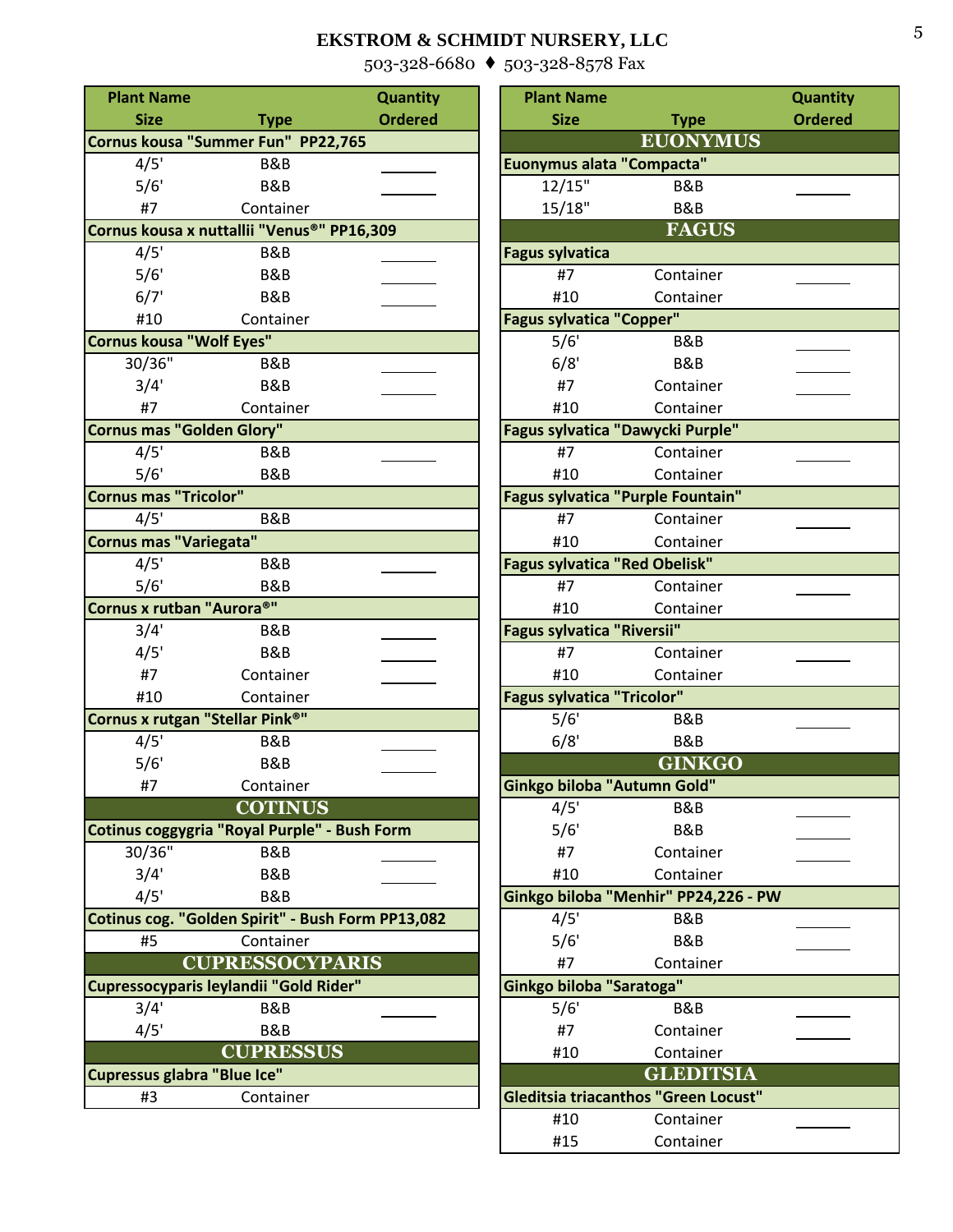| <b>Plant Name</b>               |                                                          | <b>Quantity</b> | <b>Plant Name</b>                                        |                              | Quantity       |
|---------------------------------|----------------------------------------------------------|-----------------|----------------------------------------------------------|------------------------------|----------------|
| <b>Size</b>                     | <b>Type</b>                                              | <b>Ordered</b>  | <b>Size</b>                                              | <b>Type</b>                  | <b>Ordered</b> |
|                                 | Gleditsia triacanthos "Golden Locust"                    |                 |                                                          | <b>HYDRANGEA - BUSH FORM</b> |                |
| #10                             | Container                                                |                 | Hydrangea arborescens Incrediball® PP20,571 PW           |                              |                |
|                                 | <b>HAMAMELIS</b>                                         |                 | #3                                                       | Container                    |                |
|                                 | Hamamelis x intermedia "Arnolds Promise"                 |                 | Hydrangea arb. Invincibelle Limetta® PP30,431 PW         |                              |                |
| 24/30"                          | B&B                                                      |                 | #3                                                       | Container                    |                |
| 30/36"                          | B&B                                                      |                 | Hydrangea arb Invincibelle Wee White® PP30,296 I         |                              |                |
| #5                              | Container                                                |                 | #3                                                       | Container                    |                |
| #7                              | Container                                                |                 | Hydrangea arb. Invincibelle® Spirit II PP28,316 PW       |                              |                |
| Hamamelis x intermedia "Diane"  |                                                          |                 | #3                                                       | Container                    |                |
| 24/30"                          | <b>B&amp;B</b>                                           |                 | Hydrangea paniculata Fire Light Tidbit® PP32,512 P       |                              |                |
| 30/36"                          | B&B                                                      |                 | #3                                                       | Container                    |                |
| #5                              | Container                                                |                 | Hydrangea paniculata Fire Light <sup>®</sup> PP25,135 PW |                              |                |
| #7                              | Container                                                |                 | #3                                                       | Container                    |                |
| Hamamelis x intermedia "Jelena" |                                                          |                 | Hydrangea paniculata Limelight <sup>®</sup> PP12,874 PW  |                              |                |
| #5                              | Container                                                |                 | #3                                                       | Container                    |                |
| #7                              | Container                                                |                 | Hydrangea paniculata Limelight Prime PP32,511 PV         |                              |                |
|                                 | <b>HEPTACODIUM</b>                                       |                 | #3                                                       | Container                    |                |
|                                 | Heptacodium mic. "Temple of Bloom®" PW - PP30,763        |                 | Hydrangea paniculata Little Lime® PP22,330 PW            |                              |                |
| #10                             | Container                                                |                 | #3                                                       | Container                    |                |
|                                 | <b>HIBISCUS - BUSH FORM</b>                              |                 | Hydrangea paniculata Little Lime Punch® PP33,207 I       |                              |                |
| Hibiscus syriacus "Aphrodite"   |                                                          |                 | #3                                                       | Container                    |                |
| #5                              | Container                                                |                 | Hydrangea paniculata Little Quick Fire® PP25,136 P       |                              |                |
| Hibiscus syriacus "Danica™"     |                                                          |                 | #3                                                       | Container                    |                |
| #5                              | Container                                                |                 | Hydrangea paniculata Quick Fire Fab® PP32,513 PV         |                              |                |
|                                 | Hibiscus syriacus Magenta Chiffon® PP29,683 PW           |                 | #3                                                       | Container                    |                |
| #5                              | Container                                                |                 | Hydrangea paniculata Zinfin Doll® PP26,956 PW            |                              |                |
|                                 | Hibiscus syriacus Purple Pillar <sup>®</sup> PP25,568 PW |                 | #3                                                       | Container                    |                |
| #7                              | Container                                                |                 |                                                          | <b>HYDRANGEA - TREE FORM</b> |                |
|                                 | Hibiscus syriacus White Pillar® PP28,892 PW              |                 | Hydrangea pan. Limelight PP12,874 - PW on Std.           |                              |                |
| #5                              | Container                                                |                 | #10                                                      | Container                    |                |
| #7                              | Container                                                |                 | Hydrangea pan. Vanilla Strawberry™ PP20,670 - Ste        |                              |                |
|                                 | <b>HIBISCUS - TREE FORM</b>                              |                 | #10                                                      | Container                    |                |
| Hibiscus syriacus "Aphrodite"   |                                                          |                 |                                                          | <b>ILEX</b>                  |                |
| #7                              | Container                                                |                 | <b>Ilex crenata "Sky Pencil"</b>                         |                              |                |
|                                 | Hibiscus syriacus Azzuri Blue Satin® PP20,563 PW         |                 | #3                                                       | Container                    |                |
| #7                              | Container                                                |                 | #5                                                       | Container                    |                |
| Hibiscus syriacus "Blue Bird"   |                                                          |                 | Ilex x "Nellie R. Stevens"                               |                              |                |
| #7                              | Container                                                |                 | 24/30"                                                   | B&B                          |                |
|                                 | Hibiscus syriacus Magenta Chiffon® PP29,683 PW           |                 | 30/36"                                                   | B&B                          |                |
| #5                              | Container                                                |                 | 3/4'                                                     | B&B                          |                |
| #7                              | Container                                                |                 | 4/5'                                                     | B&B                          |                |
| Hibiscus syriacus "Minerva"     |                                                          |                 |                                                          | <b>JUNIPERUS (UPRIGHT)</b>   |                |
| 4/5'                            | B&B                                                      |                 | Juniperus chinensis "Spartan"                            |                              |                |
| #7                              | Container                                                |                 | 3/4'                                                     | B&B                          |                |

| ant Name                 |                                                     | Quantity       | <b>Plant Name</b>                                       |                              | Quantity                                            |
|--------------------------|-----------------------------------------------------|----------------|---------------------------------------------------------|------------------------------|-----------------------------------------------------|
| <b>Size</b>              | <b>Type</b>                                         | <b>Ordered</b> | <b>Size</b>                                             | <b>Type</b>                  | <b>Ordered</b>                                      |
|                          | tsia triacanthos "Golden Locust"                    |                |                                                         | <b>HYDRANGEA - BUSH FORM</b> |                                                     |
| #10                      | Container                                           |                | Hydrangea arborescens Incrediball® PP20,571 PW          |                              |                                                     |
|                          | <b>HAMAMELIS</b>                                    |                | #3                                                      | Container                    |                                                     |
|                          | amelis x intermedia "Arnolds Promise"               |                | Hydrangea arb. Invincibelle Limetta® PP30,431 PW        |                              |                                                     |
| 24/30"                   | <b>B&amp;B</b>                                      |                | #3                                                      | Container                    |                                                     |
| 30/36"                   | B&B                                                 |                |                                                         |                              | Hydrangea arb Invincibelle Wee White® PP30,296 PW   |
| #5                       | Container                                           |                | #3                                                      | Container                    |                                                     |
| #7                       | Container                                           |                | Hydrangea arb. Invincibelle® Spirit II PP28,316 PW      |                              |                                                     |
|                          | amelis x intermedia "Diane"                         |                | #3                                                      | Container                    |                                                     |
| 24/30"                   | B&B                                                 |                |                                                         |                              | Hydrangea paniculata Fire Light Tidbit® PP32,512 PW |
| 30/36"                   | B&B                                                 |                | #3                                                      | Container                    |                                                     |
| #5                       | Container                                           |                | Hydrangea paniculata Fire Light® PP25,135 PW            |                              |                                                     |
| #7                       | Container                                           |                | #3                                                      | Container                    |                                                     |
|                          | amelis x intermedia "Jelena"                        |                | Hydrangea paniculata Limelight <sup>®</sup> PP12,874 PW |                              |                                                     |
| #5                       | Container                                           |                | #3                                                      | Container                    |                                                     |
| #7                       | Container                                           |                |                                                         |                              | Hydrangea paniculata Limelight Prime PP32,511 PW    |
|                          | <b>HEPTACODIUM</b>                                  |                | #3                                                      | Container                    |                                                     |
|                          | acodium mic. "Temple of Bloom®" PW - PP30,763       |                | Hydrangea paniculata Little Lime® PP22,330 PW           |                              |                                                     |
| #10                      | Container                                           |                | #3                                                      | Container                    |                                                     |
|                          | <b>HIBISCUS - BUSH FORM</b>                         |                |                                                         |                              | Hydrangea paniculata Little Lime Punch® PP33,207 PW |
| cus syriacus "Aphrodite" |                                                     |                | #3                                                      | Container                    |                                                     |
| #5                       | Container                                           |                |                                                         |                              | Hydrangea paniculata Little Quick Fire® PP25,136 PW |
| cus syriacus "Danica™"   |                                                     |                | #3                                                      | Container                    |                                                     |
| #5                       | Container                                           |                |                                                         |                              | Hydrangea paniculata Quick Fire Fab® PP32,513 PW    |
|                          | cus syriacus Magenta Chiffon® PP29,683 PW           |                | #3                                                      | Container                    |                                                     |
| #5                       | Container                                           |                | Hydrangea paniculata Zinfin Doll® PP26,956 PW           |                              |                                                     |
|                          | cus syriacus Purple Pillar <sup>®</sup> PP25,568 PW |                | #3                                                      | Container                    |                                                     |
| #7                       | Container                                           |                |                                                         | <b>HYDRANGEA - TREE FORM</b> |                                                     |
|                          | cus syriacus White Pillar <sup>®</sup> PP28,892 PW  |                | Hydrangea pan. Limelight PP12,874 - PW on Std.          |                              |                                                     |
| #5                       | Container                                           |                |                                                         | #10 Container                |                                                     |
| #7                       | Container                                           |                |                                                         |                              | Hydrangea pan. Vanilla Strawberry™ PP20,670 - Std.  |
|                          | <b>HIBISCUS - TREE FORM</b>                         |                | #10                                                     | Container                    |                                                     |
| cus syriacus "Aphrodite" |                                                     |                |                                                         | <b>ILEX</b>                  |                                                     |
| #7                       | Container                                           |                | <b>Ilex crenata "Sky Pencil"</b>                        |                              |                                                     |
|                          | cus syriacus Azzuri Blue Satin® PP20,563 PW         |                | #3                                                      | Container                    |                                                     |
| #7                       | Container                                           |                | #5                                                      | Container                    |                                                     |
| cus syriacus "Blue Bird" |                                                     |                | Ilex x "Nellie R. Stevens"                              |                              |                                                     |
| #7                       | Container                                           |                | 24/30"                                                  | B&B                          |                                                     |
|                          | cus syriacus Magenta Chiffon® PP29,683 PW           |                | 30/36"                                                  | <b>B&amp;B</b>               |                                                     |
| #5                       | Container                                           |                | 3/4'                                                    | <b>B&amp;B</b>               |                                                     |
| #7                       | Container                                           |                | 4/5'                                                    | B&B                          |                                                     |
| cus syriacus "Minerva"   |                                                     |                |                                                         | <b>JUNIPERUS (UPRIGHT)</b>   |                                                     |
| 4/5'                     | B&B                                                 |                | Juniperus chinensis "Spartan"                           |                              |                                                     |
| #7                       | Container                                           |                | 3/4'                                                    | B&B                          |                                                     |
|                          |                                                     |                | 4/5'                                                    | <b>B&amp;B</b>               |                                                     |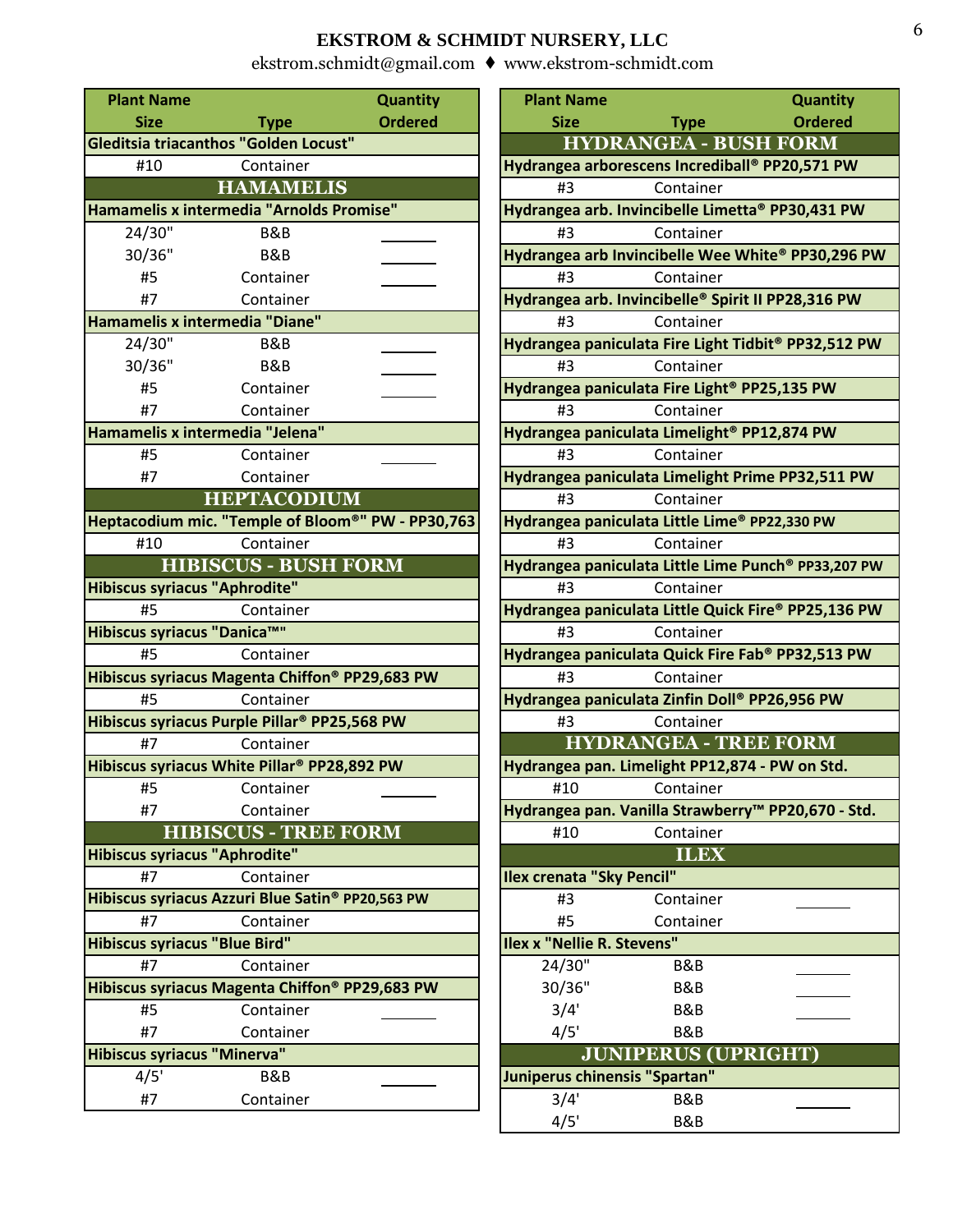| <b>Plant Name</b>                                   |                             | Quantity       | <b>Plant Name</b>                      |                                             | Quantity       |
|-----------------------------------------------------|-----------------------------|----------------|----------------------------------------|---------------------------------------------|----------------|
| <b>Size</b>                                         | <b>Type</b>                 | <b>Ordered</b> | <b>Size</b>                            | <b>Type</b>                                 | <b>Ordered</b> |
| Juniperus communis "Gold Cone"                      |                             |                |                                        | Magnolia soulangiana "Rustica Rubra"        |                |
| $24/30$ "                                           | B&B                         |                | 3/4'                                   | B&B                                         |                |
| 30/36"                                              | <b>B&amp;B</b>              |                | 4/5'                                   | B&B                                         |                |
| 3/4'                                                | <b>B&amp;B</b>              |                | 5/6'                                   | B&B                                         |                |
| Juniperus scopulorum "Moonglow"                     |                             |                |                                        | Magnolia hybrid "Galaxy" - Tree Form        |                |
| 3/4'                                                | <b>B&amp;B</b>              |                | 5/6'                                   | B&B                                         |                |
| 4/5'                                                | <b>B&amp;B</b>              |                | <b>Magnolia hybrid "The Girls"</b>     |                                             |                |
| Juniperus scopulorum "Wichita Blue"                 |                             |                | 24/30"                                 | B&B                                         |                |
| 3/4'                                                | <b>B&amp;B</b>              |                | 30/36"                                 | B&B                                         |                |
| 4/5'                                                | <b>B&amp;B</b>              |                | 3/4'                                   | B&B                                         |                |
| Juniperus virginiana "Skyrocket"                    |                             |                | Magnolia hybrid "Jane"                 |                                             |                |
| 4/5'                                                | <b>B&amp;B</b>              |                | 24/30"                                 | B&B                                         |                |
| 5/6'                                                | <b>B&amp;B</b>              |                | 30/36"                                 | <b>B&amp;B</b>                              |                |
| Juniperus virginiana "Taylor"                       |                             |                |                                        | <b>Magnolia x loebneri "Leonard Messel"</b> |                |
| 3/4'                                                | <b>B&amp;B</b>              |                | 30/36"                                 | <b>B&amp;B</b>                              |                |
| 4/5'                                                | <b>B&amp;B</b>              |                | 3/4'                                   | B&B                                         |                |
|                                                     | <b>LAGERSTROEMIA</b>        |                | 4/5'                                   | B&B                                         |                |
| Lagerstroemia Indica Center Stage® Pink PP33,291 PW |                             |                | <b>Magnolia x loebneri "Dr Merrill</b> |                                             |                |
| #3                                                  | Container                   |                | 30/36"                                 | B&B                                         |                |
|                                                     | <b>LARIX</b>                |                | 3/4'                                   | B&B                                         |                |
| Larix decidua "Pendula"                             |                             |                | Magnolia stellata "Royal Star"         |                                             |                |
| 3/4'                                                | <b>B&amp;B</b>              |                | 18/24"                                 | B&B                                         |                |
| 4/5'                                                | <b>B&amp;B</b>              |                | 24/30"                                 | B&B                                         |                |
|                                                     | <b>LIQUIDAMBAR</b>          |                | 30/36"                                 | B&B                                         |                |
| Liquidambar styraciflua                             |                             |                | Magnolia virginiana                    |                                             |                |
| 5/6'                                                | B&B                         |                | 30/36"                                 | B&B                                         |                |
| 6/8'                                                | <b>B&amp;B</b>              |                | 3/4'                                   | <b>B&amp;B</b>                              |                |
| #10 - Limited                                       | Container                   |                | #7                                     | Container                                   |                |
| Liquidambar styraciflua "Slender Silhouette"        |                             |                |                                        | <b>MALUS</b>                                |                |
| #7                                                  | Container                   |                | <b>Malus xdomestica "Fuji"</b>         |                                             |                |
| #10                                                 | Container                   |                | #7                                     | Container                                   |                |
|                                                     | <b>LIRIODENDRON</b>         |                | <b>Malus xdomestica "Gala"</b>         |                                             |                |
| Liriodendron tulipifera                             |                             |                | #7                                     | Container                                   |                |
| 6/8'                                                | B&B                         |                | Malus xdomestica "Honey Crisp™         |                                             |                |
| 8/10'                                               | <b>B&amp;B</b>              |                | #7                                     | Container                                   |                |
| 1.5"                                                | <b>B&amp;B</b>              |                |                                        | <b>METASEQUOIA</b>                          |                |
| #10                                                 | Container                   |                | Metasequoia glyptostroboides           |                                             |                |
| Liriodendron tulipifera "Arnold"                    |                             |                | 5/6'                                   | B&B                                         |                |
| 6/8'                                                | B&B                         |                | 6/8'                                   | <b>B&amp;B</b>                              |                |
| 8/10'                                               | <b>B&amp;B</b>              |                | 8/10'                                  | <b>B&amp;B</b>                              |                |
|                                                     | <b>MAGNOLIA (DECIDUOUS)</b> |                | #7                                     | Container                                   |                |
| Magnolia soulangiana                                |                             |                |                                        | <b>NYSSA</b>                                |                |
| 30/36"                                              | <b>B&amp;B</b>              |                | <b>Nyssa sylvatica</b>                 |                                             |                |
| 3/4'                                                | B&B                         |                | 5/6'                                   | B&B                                         |                |

| <b>Plant Name</b>                  |                                                    | <b>Quantity</b> |
|------------------------------------|----------------------------------------------------|-----------------|
| <b>Size</b>                        | <b>Type</b>                                        | <b>Ordered</b>  |
|                                    | Magnolia soulangiana "Rustica Rubra"               |                 |
| 3/4'                               | B&B                                                |                 |
| 4/5'                               | B&B                                                |                 |
| 5/6'                               | <b>B&amp;B</b>                                     |                 |
|                                    | Magnolia hybrid "Galaxy" - Tree Form               |                 |
| 5/6'                               | B&B                                                |                 |
| <b>Magnolia hybrid "The Girls"</b> |                                                    |                 |
| 24/30"                             | B&B                                                |                 |
| 30/36"                             | B&B                                                |                 |
| 3/4'                               | B&B                                                |                 |
| <b>Magnolia hybrid "Jane"</b>      |                                                    |                 |
| $24/30$ "                          | B&B                                                |                 |
| 30/36"                             | B&B                                                |                 |
| 30/36"                             | <b>Magnolia x loebneri "Leonard Messel"</b><br>B&B |                 |
| 3/4'                               | B&B                                                |                 |
| 4/5'                               | B&B                                                |                 |
| Magnolia x loebneri "Dr Merrill    |                                                    |                 |
| 30/36"                             | B&B                                                |                 |
| 3/4'                               | B&B                                                |                 |
| Magnolia stellata "Royal Star"     |                                                    |                 |
| 18/24"                             | B&B                                                |                 |
| 24/30"                             | <b>B&amp;B</b>                                     |                 |
| 30/36"                             | B&B                                                |                 |
| Magnolia virginiana                |                                                    |                 |
| 30/36"                             | B&B                                                |                 |
| 3/4'                               | B&B                                                |                 |
| #7                                 | Container                                          |                 |
|                                    | <b>MALUS</b>                                       |                 |
| Malus xdomestica "Fuji"            |                                                    |                 |
| #7                                 | Container                                          |                 |
| <b>Malus xdomestica "Gala"</b>     |                                                    |                 |
| #7                                 | Container                                          |                 |
| Malus xdomestica "Honey Crisp™     |                                                    |                 |
| #7                                 | Container                                          |                 |
|                                    | <b>METASEQUOIA</b>                                 |                 |
| Metasequoia glyptostroboides       |                                                    |                 |
| 5/6'                               | B&B                                                |                 |
| 6/8'                               | B&B                                                |                 |
| 8/10'                              | B&B                                                |                 |
| #7                                 | Container                                          |                 |
|                                    | <b>NYSSA</b>                                       |                 |
| Nyssa sylvatica                    |                                                    |                 |
| 5/6'                               | B&B                                                |                 |
| 6/7'                               | B&B                                                |                 |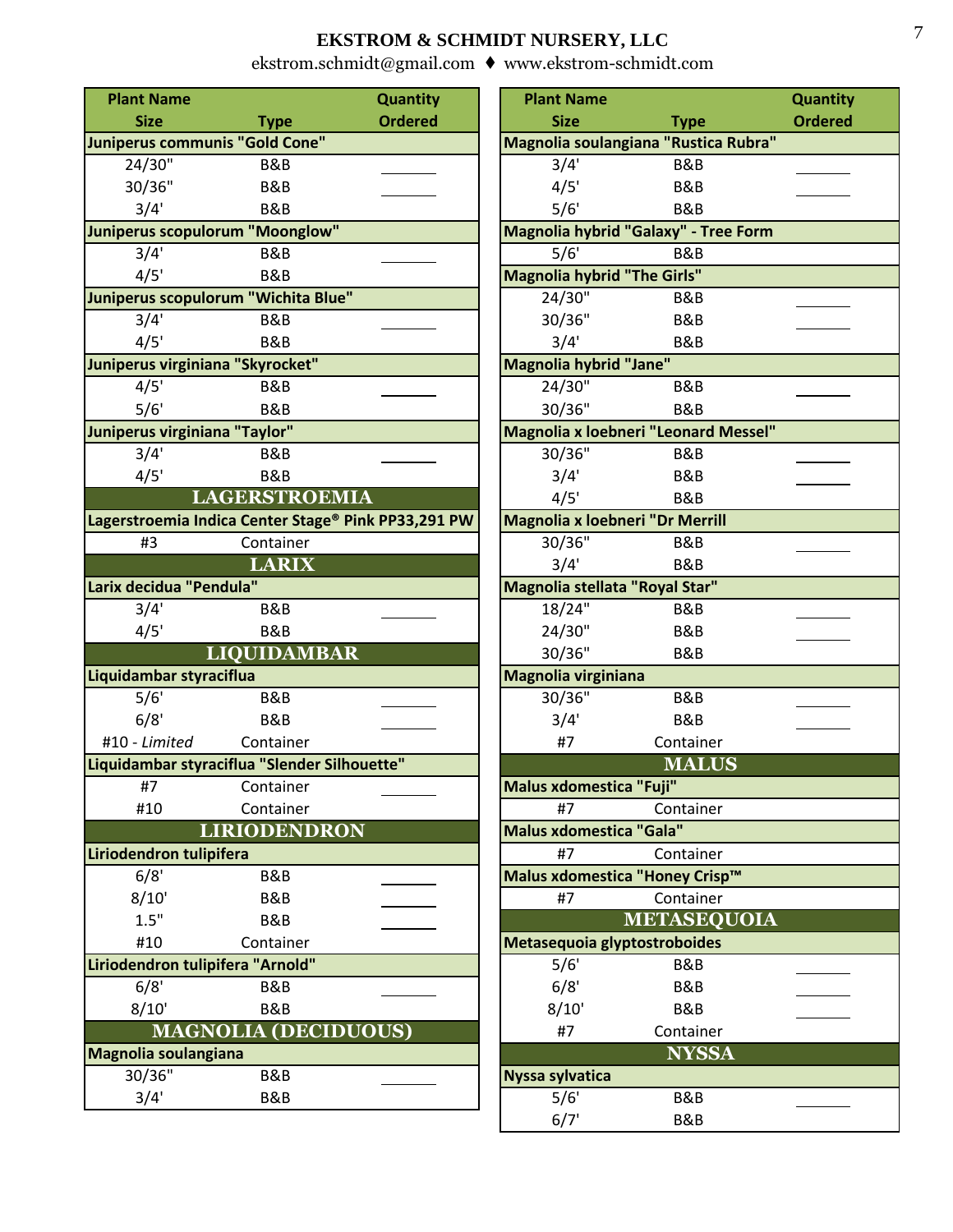[503-328-6680](mailto:ekstrom.schmidt@gmail.com) ♦ [503-328-8578 Fax](http://www.ekstrom-schmidt.com/)

| <b>Plant Name</b>                |                                      | <b>Quantity</b> | <b>Plant Name</b>            |                                                 | <b>Quantity</b> |
|----------------------------------|--------------------------------------|-----------------|------------------------------|-------------------------------------------------|-----------------|
| <b>Size</b>                      | <b>Type</b>                          | <b>Ordered</b>  | <b>Size</b>                  | <b>Type</b>                                     | <b>Ordered</b>  |
| Nyssa sylvatica "Wildfire"       |                                      |                 | <b>Prunus laurocerasus</b>   |                                                 |                 |
| 5/6'                             | B&B                                  |                 | 30/36"                       | B&B                                             |                 |
| 6/7'                             | B&B                                  |                 | 3/4'                         | B&B                                             |                 |
|                                  | <b>PARROTIA</b>                      |                 | 4/5'                         | B&B                                             |                 |
| Parrotia persica "Vanessa"       |                                      |                 | Prunus laurocerasus "Nana"   |                                                 |                 |
| 5/6'                             | B&B                                  |                 | 24/30"                       | B&B                                             |                 |
| 6/8'                             | B&B                                  |                 | 30/36"                       | B&B                                             |                 |
|                                  | <b>PICEA</b>                         |                 | 3/4'                         | B&B                                             |                 |
| Picea abies "Little Gem" Std.    |                                      | <b>Limited</b>  |                              | Prunus laurocerasus "Otto Luyken"               |                 |
| #7                               | Container                            |                 | 15/18"                       | B&B                                             |                 |
| Picea omorika "Nana" Std.        |                                      |                 | 18/24"                       | B&B                                             |                 |
| #7                               | Container                            |                 |                              | Prunus laurocerasus "Schipkaensis"              |                 |
| Picea pungens "Fastigiata"       |                                      |                 | #5                           | Container                                       |                 |
| 24/30"                           | B&B                                  |                 | #7                           | Container                                       |                 |
| 30/36"                           | <b>B&amp;B</b>                       |                 | #10                          | Container                                       |                 |
|                                  | Picea pungens "Glauca Globosa" - Low |                 |                              | <b>Prunus laurocerasus</b>                      |                 |
| #5                               | Container                            |                 |                              | are not available to ship into California       |                 |
| #7                               | Container                            |                 | Prunus serrulata "Kwanzan"   |                                                 |                 |
|                                  | Picea pungens "Glauca Globosa" Std.  |                 | 6/8'                         | B&B                                             |                 |
| $15/18$ "                        | B&B                                  |                 | 8/10'                        | B&B                                             |                 |
| #7                               | Container                            |                 | #10                          | Container                                       |                 |
|                                  | <b>PINUS</b>                         |                 |                              | Prunus subhirtella "Pendula" - Top Graft        |                 |
| Pinus thunbergii "Thunderhead"   |                                      |                 | #1 Lite                      | B&B                                             |                 |
| 24/30"                           | B&B                                  |                 | #1                           | B&B                                             |                 |
| Pinus nigra "Oregon Green"       |                                      |                 | #15                          | Container                                       |                 |
| $24/30$ "                        | B&B                                  |                 |                              | Prunus x "Extrazam" PW - Top Graft              |                 |
| 30/36"                           | <b>B&amp;B</b>                       |                 | #10                          | Container                                       |                 |
| 3/4'                             | B&B                                  |                 |                              | Prunus x "Snofozam - Snow Fountain®" - Top Grat |                 |
|                                  | Pine are not                         |                 | #1 Lite                      | B&B                                             |                 |
|                                  | available to ship into California    |                 | #1                           | B&B                                             |                 |
|                                  | <b>POPULUS</b>                       |                 | #1 Hvy                       | B&B                                             |                 |
| Populus tremula "Erecta"         |                                      |                 | #10                          | Container                                       |                 |
| 8/10'                            | <b>B&amp;B</b>                       |                 |                              | Prunus x "Snofozam - Snow Fountain®" - Serpenti |                 |
| 1.5"                             | <b>B&amp;B</b>                       |                 | 6/8'                         | B&B                                             |                 |
| 1.75"                            | <b>B&amp;B</b>                       |                 | #10                          | Container                                       |                 |
| 2"                               | <b>B&amp;B</b>                       |                 | Prunus x yedoensis (Yoshino) |                                                 |                 |
| #10                              | Container                            |                 | #10                          | Container                                       |                 |
| #15                              | Container                            |                 | Prunus virginiana "Schubert" |                                                 |                 |
|                                  | <b>PRUNUS</b>                        |                 | 8/10'                        | B&B                                             |                 |
| Prunus cerasifera "Thundercloud" |                                      |                 | 1.5"                         | <b>B&amp;B</b>                                  |                 |
| 8/10'                            | <b>B&amp;B</b>                       |                 | 2 <sup>11</sup>              | B&B                                             |                 |
| 1.5"                             | <b>B&amp;B</b>                       |                 | #10                          | Container                                       |                 |
| 1.75"                            | <b>B&amp;B</b>                       |                 |                              |                                                 |                 |
| 2"                               | <b>B&amp;B</b>                       |                 |                              |                                                 |                 |
| #10                              | Container                            |                 |                              |                                                 |                 |
| #15                              | Container                            |                 |                              |                                                 |                 |

| nt Name       |                                   | <b>Quantity</b> | <b>Plant Name</b>                                 |                                           | <b>Quantity</b> |
|---------------|-----------------------------------|-----------------|---------------------------------------------------|-------------------------------------------|-----------------|
| <b>Size</b>   | <b>Type</b>                       | <b>Ordered</b>  | <b>Size</b>                                       | <b>Type</b>                               | <b>Ordered</b>  |
|               | sylvatica "Wildfire"              |                 | <b>Prunus laurocerasus</b>                        |                                           |                 |
| 5/6'          | B&B                               |                 | $30/36$ "                                         | <b>B&amp;B</b>                            |                 |
| 6/7'          | B&B                               |                 | 3/4'                                              | B&B                                       |                 |
|               | <b>PARROTIA</b>                   |                 | 4/5'                                              | <b>B&amp;B</b>                            |                 |
|               | ia persica "Vanessa"              |                 | Prunus laurocerasus "Nana"                        |                                           |                 |
| 5/6'          | B&B                               |                 | 24/30"                                            | B&B                                       |                 |
| 6/8'          | <b>B&amp;B</b>                    |                 | 30/36"                                            | <b>B&amp;B</b>                            |                 |
|               | <b>PICEA</b>                      |                 | 3/4'                                              | <b>B&amp;B</b>                            |                 |
|               | abies "Little Gem" Std.           | <b>Limited</b>  | Prunus laurocerasus "Otto Luyken"                 |                                           |                 |
| $+7$          | Container                         |                 | 15/18"                                            | <b>B&amp;B</b>                            |                 |
|               | omorika "Nana" Std.               |                 | 18/24"                                            | <b>B&amp;B</b>                            |                 |
| #7            | Container                         |                 | Prunus laurocerasus "Schipkaensis"                |                                           |                 |
|               | pungens "Fastigiata"              |                 | #5                                                | Container                                 |                 |
| '4/30"        | B&B                               |                 | #7                                                | Container                                 |                 |
| 30/36"        | <b>B&amp;B</b>                    |                 | #10                                               | Container                                 |                 |
|               | pungens "Glauca Globosa" - Low    |                 |                                                   | <b>Prunus laurocerasus</b>                |                 |
| #5            | Container                         |                 |                                                   | are not available to ship into California |                 |
| #7            | Container                         |                 | Prunus serrulata "Kwanzan"                        |                                           |                 |
|               | pungens "Glauca Globosa" Std.     |                 | 6/8'                                              | B&B                                       |                 |
| .5/18"        | <b>B&amp;B</b>                    |                 | 8/10'                                             | <b>B&amp;B</b>                            |                 |
| #7            | Container                         |                 | #10                                               | Container                                 |                 |
|               | <b>PINUS</b>                      |                 | Prunus subhirtella "Pendula" - Top Graft          |                                           |                 |
|               | thunbergii "Thunderhead"          |                 | #1 Lite                                           | <b>B&amp;B</b>                            |                 |
| !4/30"        | <b>B&amp;B</b>                    |                 | #1                                                | <b>B&amp;B</b>                            |                 |
|               | nigra "Oregon Green"              |                 | #15                                               | Container                                 |                 |
| $4/30$ "      | B&B                               |                 | Prunus x "Extrazam" PW - Top Graft                |                                           |                 |
| 10/36"        | <b>B&amp;B</b>                    |                 | #10                                               | Container                                 |                 |
| 3/4'          | <b>B&amp;B</b>                    |                 | Prunus x "Snofozam - Snow Fountain®" - Top Graft  |                                           |                 |
|               | Pine are not                      |                 | #1 Lite                                           | B&B                                       |                 |
|               | available to ship into California |                 | #1                                                | B&B                                       |                 |
|               | <b>POPULUS</b>                    |                 | #1 Hvy                                            | <b>B&amp;B</b>                            |                 |
|               | us tremula "Erecta"               |                 | #10                                               | Container                                 |                 |
| 8/10'         | B&B                               |                 | Prunus x "Snofozam - Snow Fountain®" - Serpentine |                                           |                 |
| 1.5"          | B&B                               |                 | 6/8'                                              | <b>B&amp;B</b>                            |                 |
| 1.75"         | <b>B&amp;B</b>                    |                 | #10                                               | Container                                 |                 |
| 2"            | <b>B&amp;B</b>                    |                 | <b>Prunus x yedoensis (Yoshino)</b>               |                                           |                 |
| #10           | Container                         |                 | #10                                               | Container                                 |                 |
| #15           | Container                         |                 | Prunus virginiana "Schubert"                      |                                           |                 |
| <b>PRUNUS</b> |                                   |                 | 8/10'                                             | B&B                                       |                 |
|               | s cerasifera "Thundercloud"       |                 | 1.5"                                              | <b>B&amp;B</b>                            |                 |
| 8/10'         | B&B                               |                 | 2"                                                | <b>B&amp;B</b>                            |                 |
| 1.5"          | <b>B&amp;B</b>                    |                 | #10                                               | Container                                 |                 |
| 175"          | DQ.D                              |                 |                                                   |                                           |                 |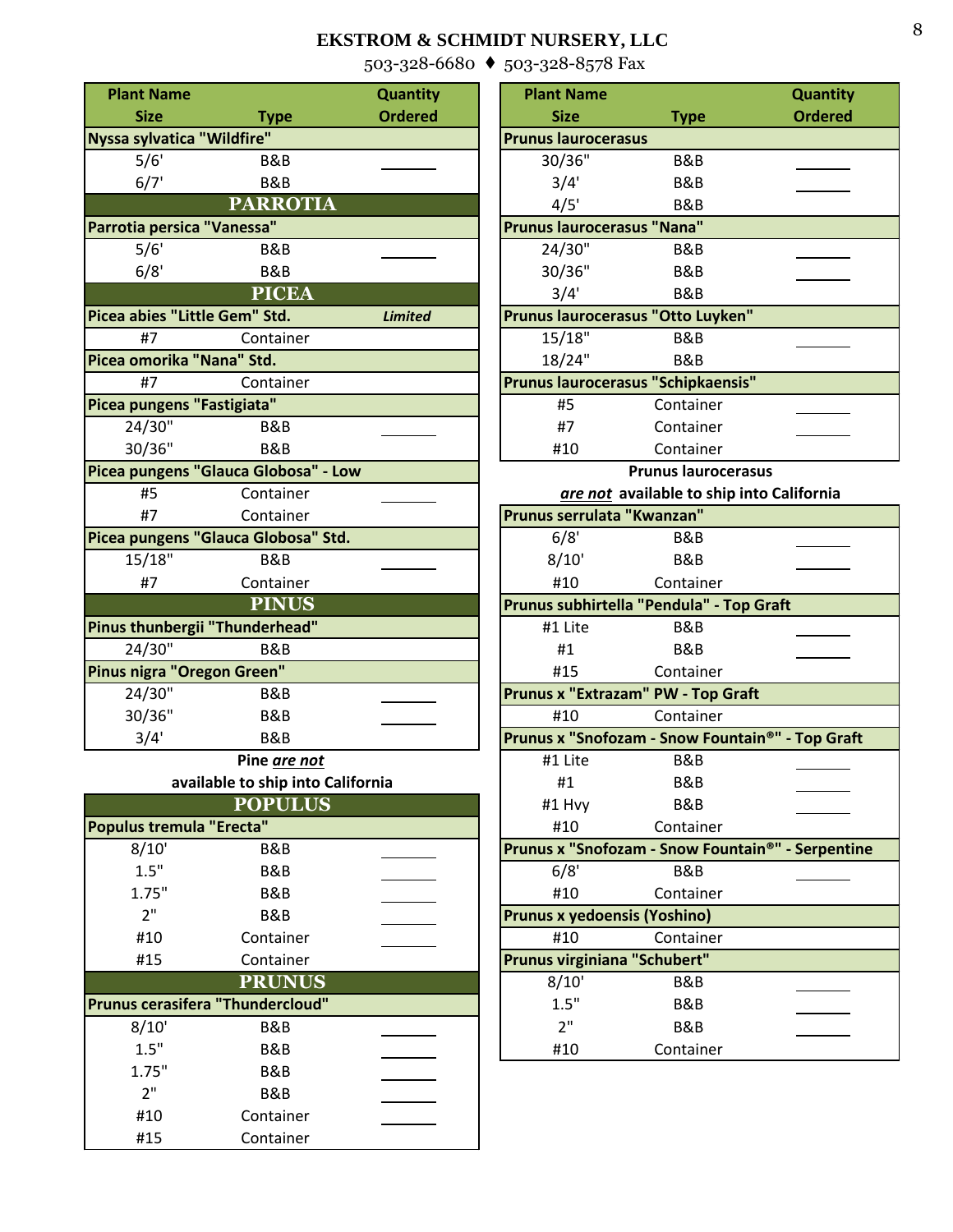| <b>Plant Name</b>                             |                                               | <b>Quantity</b> | <b>Plant Name</b>                         |                                                            | <b>Quantity</b> |
|-----------------------------------------------|-----------------------------------------------|-----------------|-------------------------------------------|------------------------------------------------------------|-----------------|
| <b>Size</b>                                   | <b>Type</b>                                   | <b>Ordered</b>  | <b>Size</b>                               | <b>Type</b>                                                | <b>Ordered</b>  |
|                                               | <b>PYRUS</b>                                  |                 | <b>Syringa vulgaris "President Grevy"</b> |                                                            |                 |
| Pyrus calleryana "Chanticleer <sup>®"</sup>   |                                               |                 | 24/30"                                    | B&B                                                        |                 |
| 6/8'                                          | <b>B&amp;B</b>                                |                 | 30/36"                                    | B&B                                                        |                 |
| 8/10'                                         | B&B                                           |                 | <b>Syringa vulgaris "Sensation"</b>       |                                                            |                 |
| 1.5"                                          | B&B                                           |                 | 24/30"                                    | B&B                                                        |                 |
| #10                                           | Container                                     |                 | 30/36"                                    | B&B                                                        |                 |
| #15                                           | Container                                     |                 | Syringa vulgaris "Yankee Doodle"          |                                                            |                 |
|                                               | <b>SALIX</b>                                  |                 | 24/30"                                    | B&B                                                        |                 |
| Salix x. integra "Hakuro Nishiki" - Bush Form |                                               |                 | 30/36"                                    | B&B                                                        |                 |
| #3                                            | Container                                     |                 |                                           | Syringa X Bloomerang <sup>®</sup> Dark Purple Std. PP26,54 |                 |
|                                               | Salix x. integra "Hakuro Nishiki" - Tree Form |                 | #5                                        | Container                                                  |                 |
| #5                                            | Container                                     |                 |                                           | <b>THUJA</b>                                               |                 |
|                                               | <b>SAMBUCUS</b>                               |                 | Thuja occidentalis "Smaragd"              |                                                            |                 |
|                                               | Sambucus nigra Black Lace® PP15,575 PW        |                 | 4/5'                                      | B&B                                                        |                 |
| #3                                            | Container                                     |                 | 5/6'                                      | B&B                                                        |                 |
|                                               | Sambucus nigra Lemony Lace® PP26,613 PW       |                 | Thuja occidentalis "Yellow Ribbon"        |                                                            |                 |
| #3                                            | Container                                     |                 | 24/30"                                    | <b>B&amp;B</b>                                             |                 |
|                                               | <b>SEQUOIA</b>                                |                 | Thuja plicata "Excelsa"                   |                                                            |                 |
| Sequoia giganteum "Pendula"                   |                                               |                 | 4/5'                                      | B&B                                                        |                 |
| 3/4'                                          | <b>B&amp;B</b>                                |                 | 5/6'                                      | B&B                                                        |                 |
| 4/5'                                          | B&B                                           |                 | 6/7'                                      | B&B                                                        |                 |
|                                               | <b>SPIRAEA</b>                                |                 | Thuja plicata "Green Giant"               |                                                            |                 |
|                                               | Spiraea x Double Play Doozie® PP30,953 PW     |                 | 4/5'                                      | B&B                                                        |                 |
| #3                                            | Container                                     |                 | 5/6'                                      | B&B                                                        |                 |
|                                               | <b>STEWARTIA</b>                              |                 | 6/7'                                      | B&B                                                        |                 |
| Stewartia pseudocamillia                      |                                               |                 | #10                                       | Container                                                  |                 |
| 4/5'                                          | B&B                                           |                 | Thuja x "Steeplechase" PP16094            |                                                            |                 |
| 5/6'                                          | <b>B&amp;B</b>                                |                 | 4/5'                                      | B&B                                                        |                 |
| #7                                            | Container                                     |                 | 5/6'                                      | <b>B&amp;B</b>                                             |                 |
|                                               | <b>STYRAX</b>                                 |                 | 6/7'                                      | B&B                                                        |                 |
| <b>Styrax japonicus</b>                       |                                               |                 |                                           | <b>VIBURNUM</b>                                            |                 |
| 4/5'                                          | <b>B&amp;B</b>                                |                 | Viburnum x Juddii                         |                                                            |                 |
| 5/6'                                          | B&B                                           |                 | 15/18"                                    | B&B                                                        |                 |
|                                               | <b>SYRINGA</b>                                |                 |                                           | <b>WISTERIA</b>                                            |                 |
| Syringa meyeri "Palibin" - 3' Std.            |                                               |                 | Wisteria floribunda "Royal Purple"        |                                                            |                 |
| 15/18"                                        | B&B                                           |                 | 5/6'                                      | B&B                                                        |                 |
| #5                                            | Container                                     |                 | 6/7'                                      | B&B                                                        |                 |
| #7                                            | Container                                     |                 |                                           | <b>Wisteria frutescens "Amethyst Falls"</b>                |                 |
|                                               | Syringa patula "Miss Kim" - Bush Form         |                 | 4/5'                                      | B&B                                                        |                 |
| 15/18"                                        | B&B                                           |                 | 5/6'                                      | <b>B&amp;B</b>                                             |                 |
| 18/24"                                        | B&B                                           |                 |                                           |                                                            |                 |
| Syringa patula "Miss Kim" - Std.              |                                               |                 |                                           |                                                            |                 |
| 15/18"                                        | B&B                                           |                 |                                           |                                                            |                 |
| #5                                            | Container                                     |                 |                                           |                                                            |                 |
|                                               |                                               |                 |                                           |                                                            |                 |

| <b>it Name</b> |                                        | <b>Quantity</b> | <b>Plant Name</b>                           |                 | Quantity                                           |
|----------------|----------------------------------------|-----------------|---------------------------------------------|-----------------|----------------------------------------------------|
| <b>Size</b>    | <b>Type</b>                            | <b>Ordered</b>  | <b>Size</b>                                 | <b>Type</b>     | <b>Ordered</b>                                     |
|                | <b>PYRUS</b>                           |                 | <b>Syringa vulgaris "President Grevy"</b>   |                 |                                                    |
|                | calleryana "Chanticleer <sup>®</sup> " |                 | $24/30$ <sup>11</sup>                       | B&B             |                                                    |
| 6/8'           | B&B                                    |                 | 30/36"                                      | B&B             |                                                    |
| 3/10'          | B&B                                    |                 | <b>Syringa vulgaris "Sensation"</b>         |                 |                                                    |
| 1.5"           | <b>B&amp;B</b>                         |                 | 24/30"                                      | B&B             |                                                    |
| #10            | Container                              |                 | 30/36"                                      | <b>B&amp;B</b>  |                                                    |
| #15            | Container                              |                 | <b>Syringa vulgaris "Yankee Doodle"</b>     |                 |                                                    |
|                | <b>SALIX</b>                           |                 | 24/30"                                      | B&B             |                                                    |
|                | integra "Hakuro Nishiki" - Bush Form   |                 | 30/36"                                      | B&B             |                                                    |
| #3             | Container                              |                 |                                             |                 | Syringa X Bloomerang® Dark Purple Std. PP26,549 PW |
|                | integra "Hakuro Nishiki" - Tree Form   |                 | #5                                          | Container       |                                                    |
| #5             | Container                              |                 |                                             | <b>THUJA</b>    |                                                    |
|                | <b>SAMBUCUS</b>                        |                 | Thuja occidentalis "Smaragd"                |                 |                                                    |
|                | cus nigra Black Lace® PP15,575 PW      |                 | 4/5'                                        | B&B             |                                                    |
| #3             | Container                              |                 | 5/6'                                        | B&B             |                                                    |
|                | cus nigra Lemony Lace® PP26,613 PW     |                 | Thuja occidentalis "Yellow Ribbon"          |                 |                                                    |
| #3             | Container                              |                 | 24/30"                                      | B&B             |                                                    |
|                | <b>SEQUOIA</b>                         |                 | Thuja plicata "Excelsa"                     |                 |                                                    |
|                | a giganteum "Pendula"                  |                 | 4/5'                                        | B&B             |                                                    |
| 3/4'           | <b>B&amp;B</b>                         |                 | 5/6'                                        | B&B             |                                                    |
| 4/5'           | <b>B&amp;B</b>                         |                 | 6/7'                                        | B&B             |                                                    |
|                | <b>SPIRAEA</b>                         |                 | Thuja plicata "Green Giant"                 |                 |                                                    |
|                | a x Double Play Doozie® PP30,953 PW    |                 | 4/5'                                        | B&B             |                                                    |
| #3             | Container                              |                 | 5/6'                                        | B&B             |                                                    |
|                | <b>STEWARTIA</b>                       |                 | 6/7'                                        | B&B             |                                                    |
|                | tia pseudocamillia                     |                 | #10                                         | Container       |                                                    |
| 4/5'           | B&B                                    |                 | Thuja x "Steeplechase" PP16094              |                 |                                                    |
| 5/6'           | B&B                                    |                 | 4/5'                                        | B&B             |                                                    |
| #7             | Container                              |                 | 5/6'                                        | B&B             |                                                    |
|                | <b>STYRAX</b>                          |                 | 6/7'                                        | B&B             |                                                    |
| japonicus      |                                        |                 |                                             | <b>VIBURNUM</b> |                                                    |
| 4/5'           | B&B                                    |                 | Viburnum x Juddii                           |                 |                                                    |
| 5/6'           | <b>B&amp;B</b>                         |                 | 15/18"                                      | B&B             |                                                    |
|                | <b>SYRINGA</b>                         |                 |                                             | <b>WISTERIA</b> |                                                    |
|                | a meyeri "Palibin" - 3' Std.           |                 | Wisteria floribunda "Royal Purple"          |                 |                                                    |
| 5/18"          | B&B                                    |                 | 5/6'                                        | B&B             |                                                    |
| #5             | Container                              |                 | 6/7'                                        | <b>B&amp;B</b>  |                                                    |
| #7             | Container                              |                 | <b>Wisteria frutescens "Amethyst Falls"</b> |                 |                                                    |
|                | a patula "Miss Kim" - Bush Form        |                 | 4/5'                                        | B&B             |                                                    |
| 5/18"          | B&B                                    |                 | 5/6'                                        | <b>B&amp;B</b>  |                                                    |